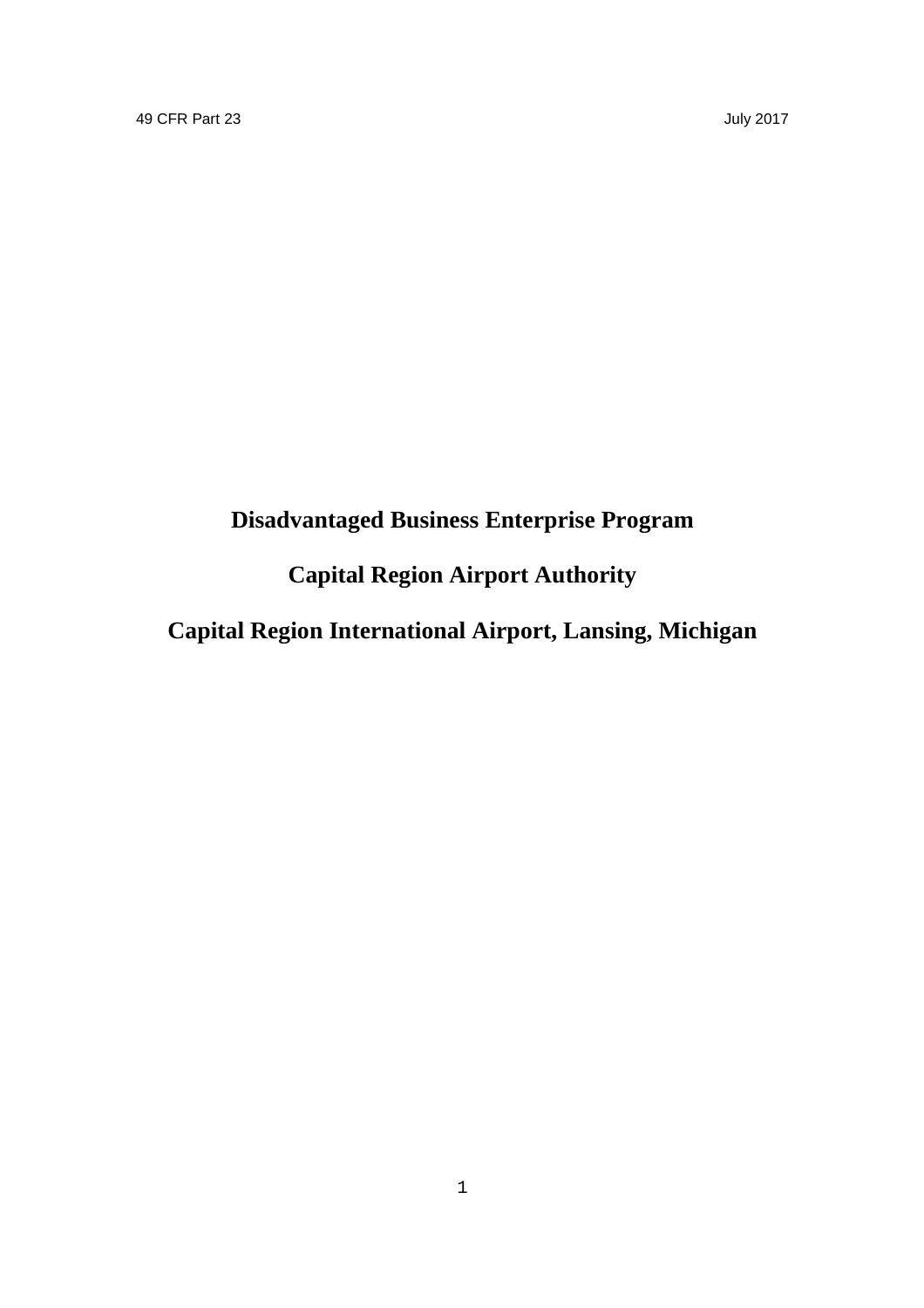| Table of Contents                                                                            |  |
|----------------------------------------------------------------------------------------------|--|
|                                                                                              |  |
|                                                                                              |  |
|                                                                                              |  |
|                                                                                              |  |
|                                                                                              |  |
|                                                                                              |  |
|                                                                                              |  |
|                                                                                              |  |
|                                                                                              |  |
|                                                                                              |  |
|                                                                                              |  |
|                                                                                              |  |
|                                                                                              |  |
|                                                                                              |  |
| SECTION 23.35 PERSONAL NET WORTH                                                             |  |
|                                                                                              |  |
|                                                                                              |  |
|                                                                                              |  |
| PROJECTION OF ESTIMATED RACE-NEUTRAL & RACE CONSCIOUS PARTICIPATION (23.45(F), 23.25(D-E) 10 |  |
|                                                                                              |  |
|                                                                                              |  |
|                                                                                              |  |
|                                                                                              |  |
|                                                                                              |  |
| SECTION 23.55 COUNTING ACDBE PARTICIPATION FOR CONCESSIONS OTHER THAN CAR RENTALS  13        |  |
|                                                                                              |  |
|                                                                                              |  |
|                                                                                              |  |
|                                                                                              |  |
|                                                                                              |  |
|                                                                                              |  |
|                                                                                              |  |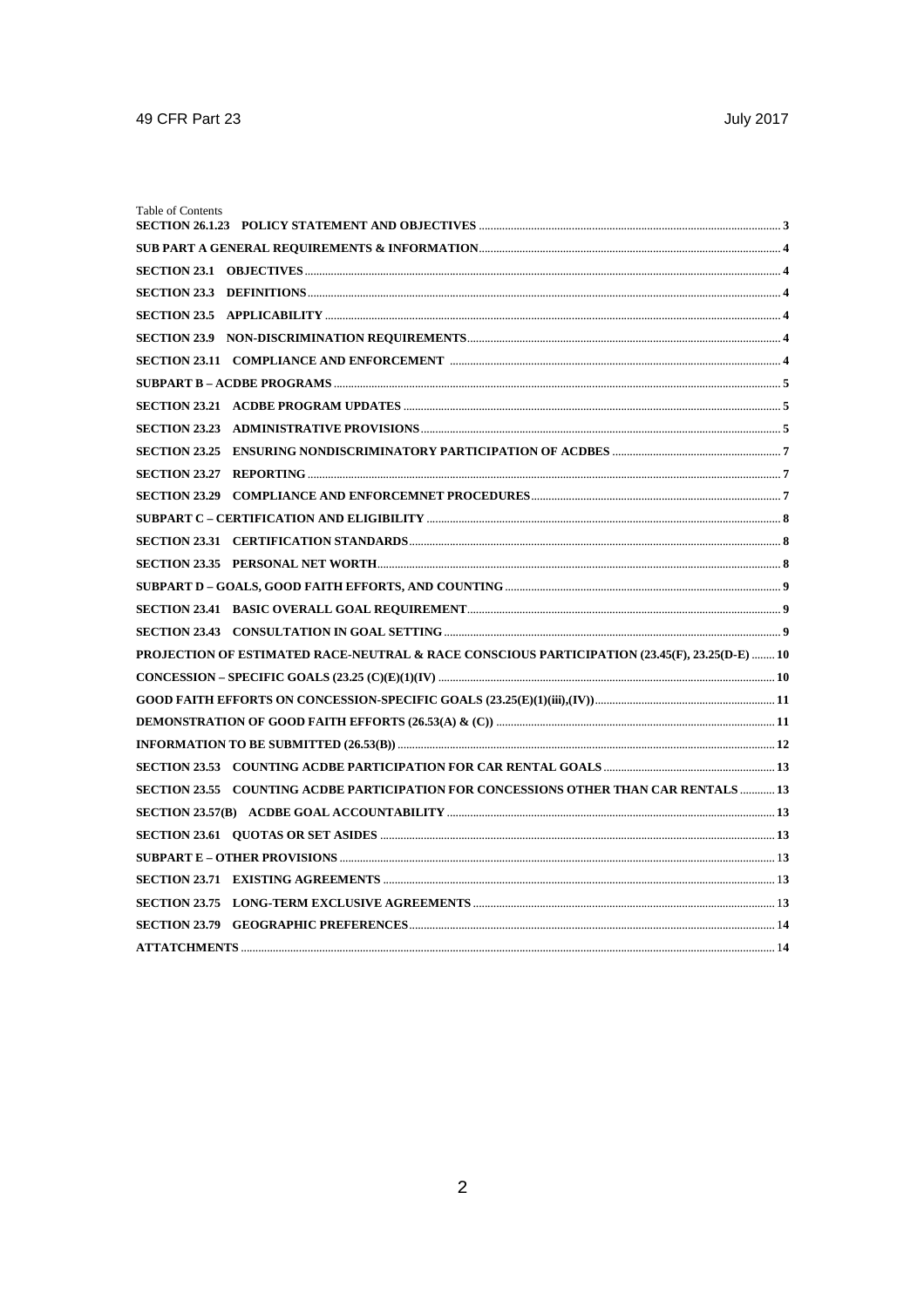#### **POLICY STATEMENT**

#### **Section 26.1.23 Objectives/Policy Statement**

The Capital Region Airport Authority (CRAA) has established an Airport Concession Disadvantaged Business Enterprise (ACDBE) program in accordance with regulations of the U.S. Department of Transportation (DOT), 49 CFR Part 23. The Capital Region International Airport is a primary airport and has received federal funds authorized for airport development after January 1988 (authorized under Title 49 of the United States Code). The CRAA has signed airport grant assurances that it will comply with 49 CFR Part 23.

It is the policy of the CRAA to ensure that ACDBEs as defined in Part 23, have an equal opportunity to receive and participate in concession opportunities. It is also our policy:

- 1. To ensure nondiscrimination in the award and administration of opportunities for concessions by airports receiving DOT financial assistance;
- 2. To create a level playing field on which ACDBEs can compete fairly for opportunities for concessions;
- 3. To ensure that our ACDBE program is narrowly tailored in accordance with applicable law;
- 4. To ensure that only firms that fully meet this part's eligibility standards are permitted to participate as ACDBEs at our airport(s);
- 5. To help remove barriers to the participation of ACDBEs in opportunities for concessions at our airport(s); and
- 6. To provide appropriate flexibility to our airports in establishing and providing opportunities for ACDBEs.

*The Chief Financial Officer* has been designated as the ACDBE Liaison Officer (ACDBELO). In that capacity, the Chief Financial Officer is responsible for implementing all aspects of the ACDBE program. Implementation of the ACDBE program is accorded the same priority as compliance with all other legal obligations incurred by the CRAA in its financial assistance agreements with the Department of Transportation.

The CRAA has disseminated this policy statement to the CRAA Board and all of the components of our organization. We have distributed this statement to ACDBE and non-ACDBE concessionaire communities in our area. CRAA has made this policy accessible to the public through its website, http://www.flylansing.com/aboutcraa/business-opportunities

\_\_\_\_\_\_\_\_\_\_\_\_\_\_\_\_\_\_\_\_\_\_\_\_\_\_\_\_\_\_ \_\_\_\_\_\_\_\_\_\_\_\_\_\_\_\_

*(signed)* 8/1/17

Wayne Sieloff, Date Chief Executive Officer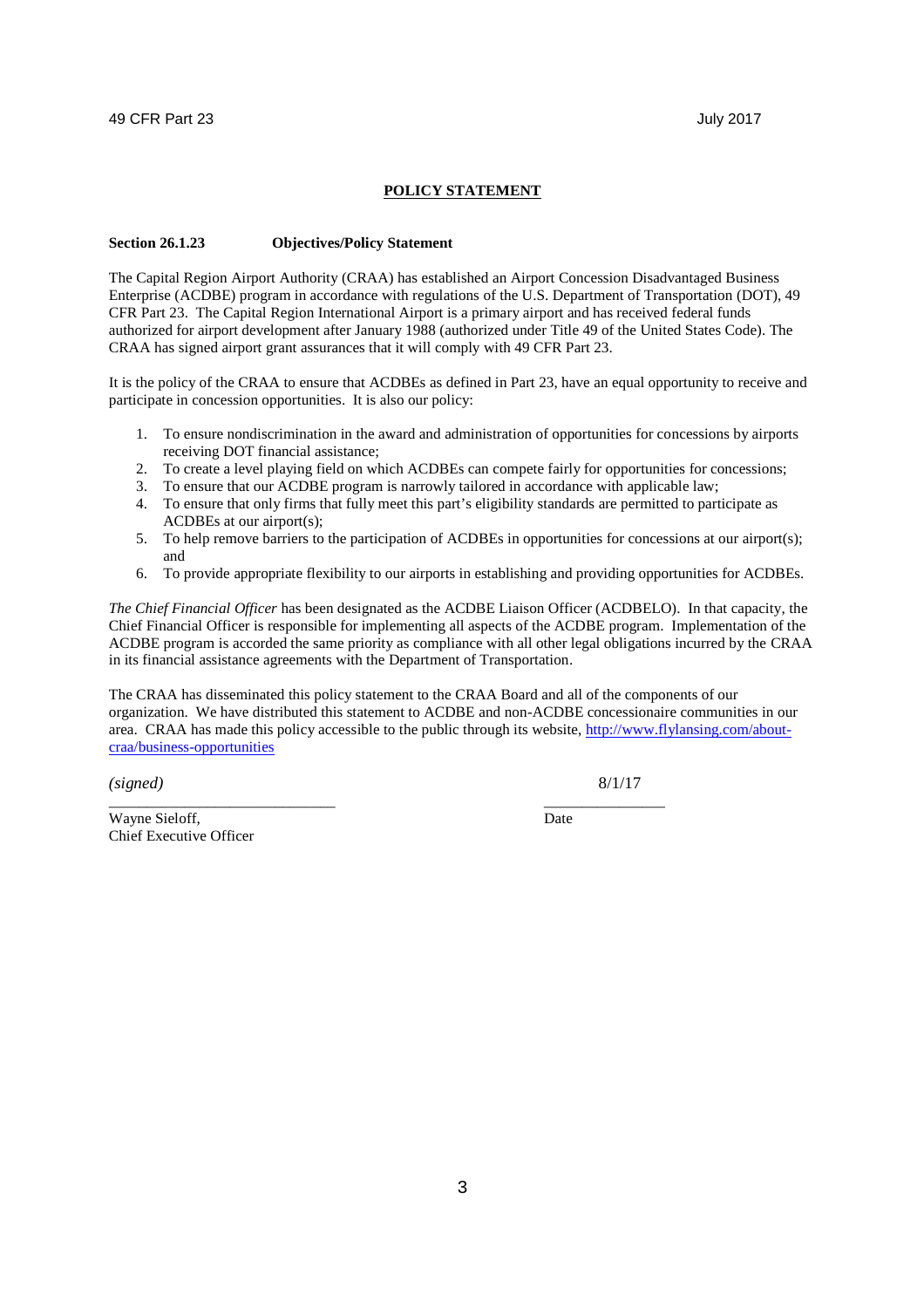#### **SUBPART A – GENERAL REQUIREMENTS**

#### **Section 23.1 Objectives**

The objectives are found in the policy statement on the first page of this program.

#### **Section 23.3 Definitions**

The CRAA will use terms in this program that have the meaning defined in Section 23.3 and Part 26 Section 26.5 where applicable.

#### **Section 23.5 Applicability**

The Capital Region International Airport is a non-hub primary airport and the sponsor of federal airport funds authorized for airport development after January 1988 that was authorized under Title 49 of the United States Code.

#### **Section 23.9 Non-discrimination Requirements**

The CRAA will never exclude any person from participation in, deny any person the benefits of, or otherwise discriminate against anyone in connection with the award and performance of any concession agreement, management contract or subcontract, purchase or lease agreement or other agreement covered by 49 CFR Part 23 on the basis of race, color, sex, or national origin.

In administering its ACDBE program, the CRAA will not, directly or through contractual or other arrangements, use criteria or methods of administration that have the effect of defeating or substantially impairing accomplishment of the objectives of the ACDBE program with respect to individuals of a particular race, color, sex, or national origin.

The CRAA acknowledges these representations are also in accordance with obligations contained in its Civil Rights, DBE and ACDBE Airport grant assurances.

The CRAA will include the following assurances in all concession agreements and management contracts it executes with any firm:

(1) "This agreement is subject to the requirements of the U.S. Department of Transportation's regulations, 49 CFR Part 23. The concessionaire or contractor agrees that it will not discriminate against any business owner because of the owner's race, color, national origin, or sex in connection with the award or performance of any concession agreement, management contract, or subcontract, purchase or lease agreement, or other agreement covered by 49 CFR Part 23.

(2) "The concessionaire or contractor agrees to include the above statements in any subsequent concession agreement or contract covered by 49 CFR part 23, that it enters and cause those businesses to similarly include the statements in further agreements."

#### **Section 23.11 Compliance and Enforcement**

The CRAA will comply with and is subject to the provisions of 49 CFR Part 26 (§§ 26.101, 26.105, 26.107 and 2 CFR parts 180 and 1200.

The CRAA will comply with this part or be subject to formal enforcement action under §26.105 or appropriate program sanctions, such as the suspension or termination of Federal funds, or refusal to approve projects, grants or contracts until deficiencies are remedied. Program sanctions may include actions consistent with 49 U.S.C. §§ 47106(d), 47111(d), and 47122.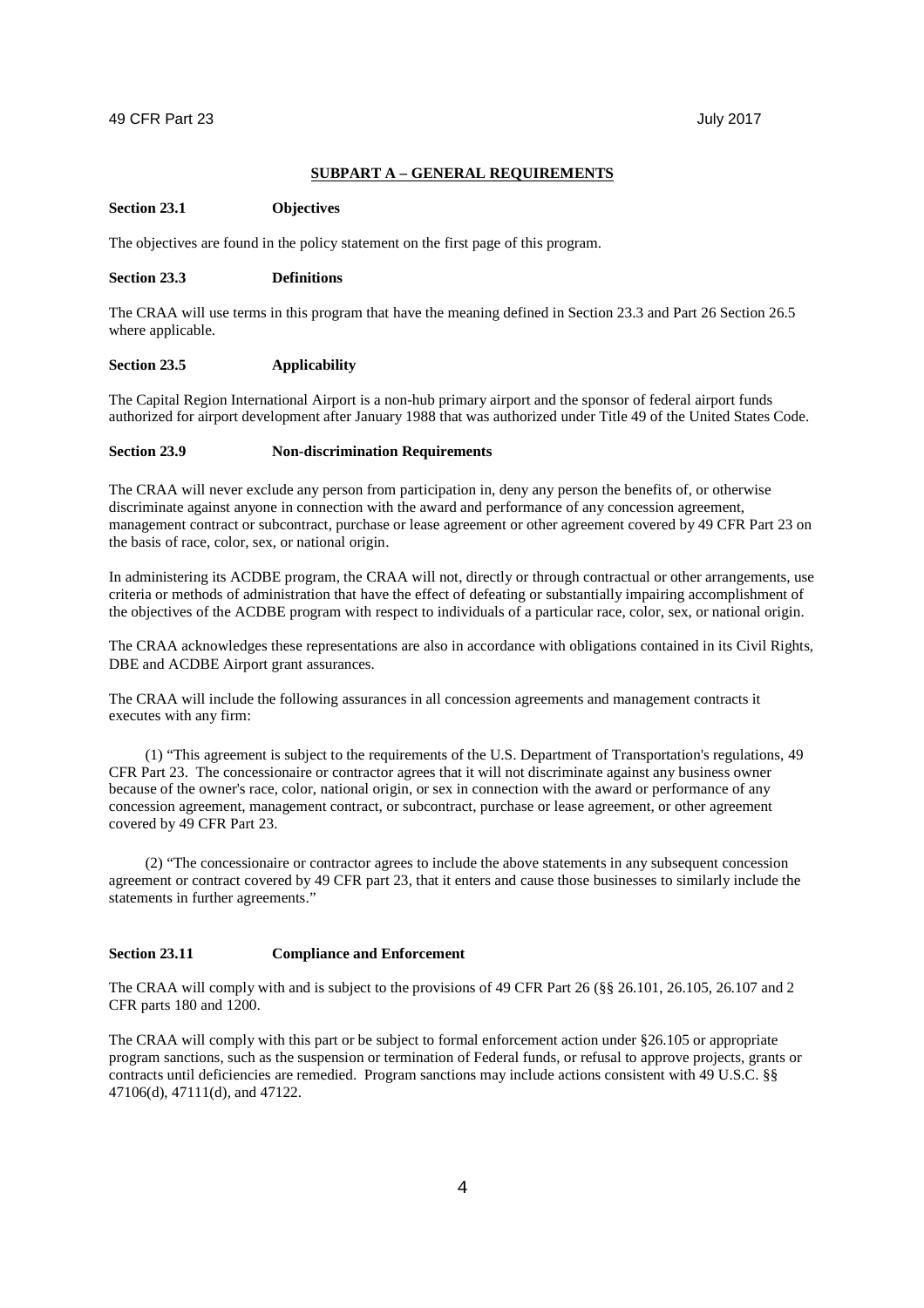2 C.F.R. Part 180, Government-wide Debarment and Suspension (Non-procurement), effective November 15, 2006, adopted and supplemented by DOT at 2 C.F.R. Part 1200, effective June 2, 2008, provides Office of Management and Budget (OMB) guidance for Federal agencies on the government-wide debarment and suspension system for non-procurement transactions, programs and activities. 2 C.F.R. Part 1200 adopts the OMB guidance in subparts A through I of 2 CFR part 180, as supplemented by part 1200, as the Department of Transportation policies and procedures for non-procurement suspension and debarment.

The CRAA's compliance with all requirements of this part is enforced through the procedures of Title 49 of the United States Code, including 49 U.S.C. 47106(d), 47111(d), and 47122, and regulations implementing them.

The following enforcement actions apply to firms participating in the CRAA's ACDBE program:

- (a) For a firm that does not meet the eligibility criteria of subpart D of this part and that attempts to participate as an ACDBE on the basis of false, fraudulent, or deceitful statements or representations or under circumstances indicating a serious lack of business integrity or honesty, the Department of Transportation (DOT) or the Federal Aviation Administration (FAA) may initiate suspension or debarment proceedings against the firm under 2 CFR parts 180 and 1200.
- (b) For a firm that, in order to meet ACDBE goals or other AC/DBE program requirements, uses or attempts to use, on the basis of false, fraudulent or deceitful statements or representations or under circumstances indicating a serious lack of business integrity or honesty, another firm that does not meet the eligibility criteria of subpart D of this part, DOT or FAA may initiate suspension or debarment proceedings against the firm under 2 CFR parts 180 and 1200.
- (c) DOT may take enforcement action under 49 CFR Part 31, Program Fraud and Civil Remedies, against any participant in the ACDBE program whose conduct is subject to such action under 49 CFR Part 31.
- (d) DOT may refer to the Department of Justice, for prosecution under 18 U.S.C.§§ 1001 or other applicable provisions of law, any person who makes a false or fraudulent statement in connection with participation of an ACDBE in the [*Sponsor's*] ACDBE program or otherwise violates applicable Federal statutes.

Compliance reviews: The FAA may review the CRAA's compliance with this part at any time, including but not limited to, reviews of paperwork, on-site reviews, and review of the airport sponsor's monitoring and enforcement mechanism, as appropriate. The FAA Office of Civil Rights may initiate a compliance review based on complaints received.

Any person who knows of a violation of this part by the CRAA may file a complaint under 14 CFR Part 16 with the Federal Aviation Administration Office of Chief Counsel.

#### **SUBPART B – ACDBE PROGRAMS**

#### **Section 23.21 ACDBE Program Updates**

The Capital Region International Airport is a non-hub primary airport required to have an ACDBE program.

As a condition of eligibility for FAA financial assistance, the CRAA will submit its ACDBE program and overall goals to FAA according to 23.45(a) of this section.

Until the CRAA's new ACDBE program is submitted and approved, we will continue to implement our ACDBE program that was in effect previously, except with respect to any provision that is contrary to 49 CFR Part 23.

This ACDBE program will be implemented at the Capital Region International Airport.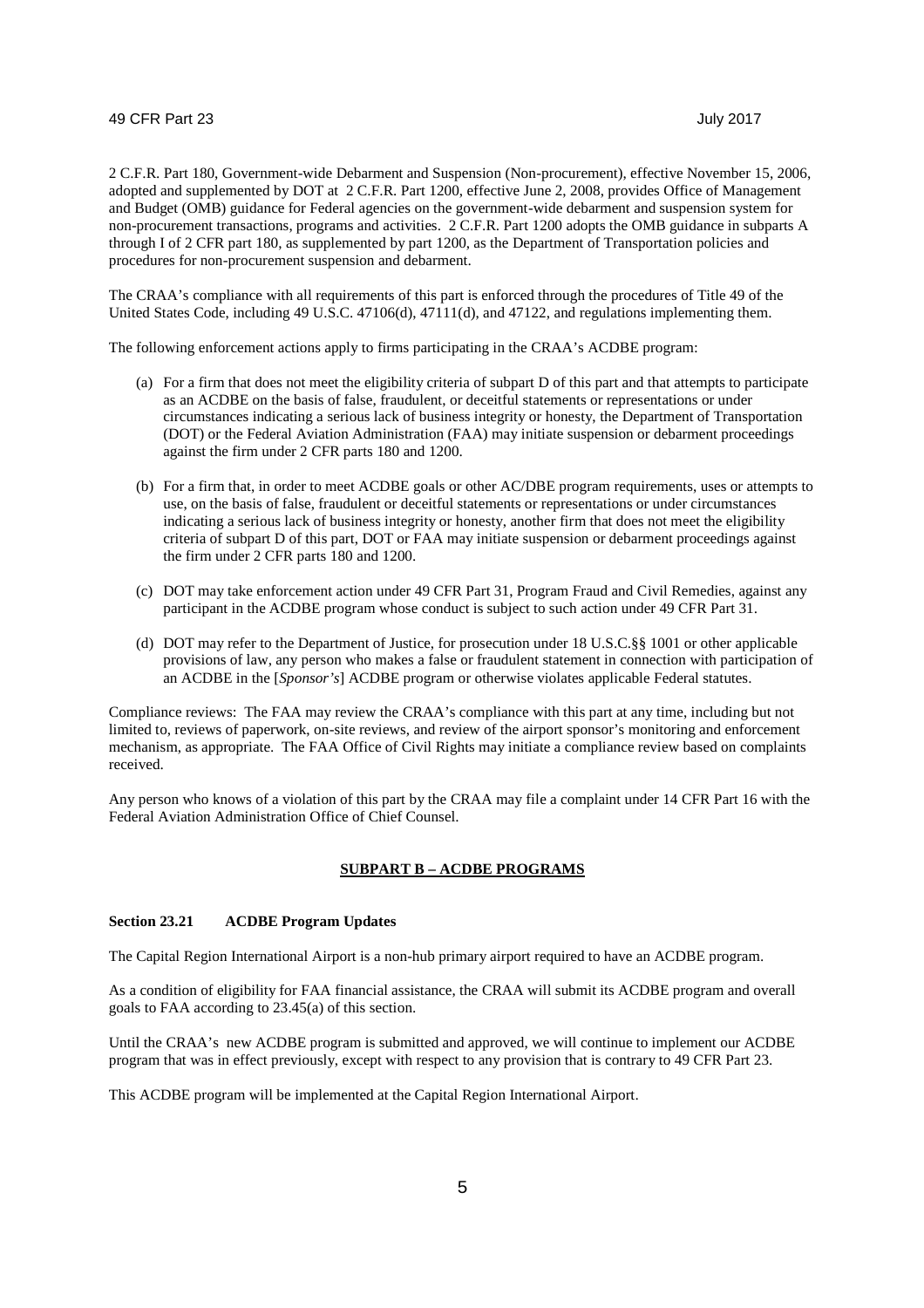When the CRAA makes significant changes to its ACDBE program, we will provide the amended program to the FAA for approval prior to implementing the changes.

Section 23.23 Administrative Provisions

**Policy Statement:** The Capital Region Airport Authority is committed to operating its ACDBE program in a nondiscriminatory manner.

The CRAA's Policy Statement is elaborated on the first page of this program.

**ACDBE Liaison Officer (ACDBELO):** We have designated the following individual as our ACDBELO:

*Dale Feldpausch, Chief Financial Officer Capital Region Airport Authority* 4100 Capitol City Boulevard Lansing, MI 48906 517.321.3021x3713 dfeldpausch@craa.com

In that capacity, the ACDBELO is responsible for implementing all aspects of the ACDBE program and ensuring that the CRAA complies with all provision of 49 CFR Part 23. The ACDBELO has direct, independent access to the Chief Executive Officer, concerning ACDBE program matters. An organizational chart displaying the ACDBELO's position in the organization is found in Attachment 1 to this program.

The ACDBELO is responsible for developing, implementing and monitoring the ACDBE program, in coordination with other appropriate officials. The duties and responsibilities include the following:

- 1. Gathers and reports statistical data and other information as required by FAA or DOT.
- 2. Reviews third party contracts and purchase requisitions for compliance with this program.
- 3. Works with all departments to set overall annual goals.
- 4. Ensures that bid notices and requests for proposals are available to ACDBEs in a timely manner.
- 5. Identifies contracts and procurements so that ACDBE goals are included in solicitations (both raceneutral methods and contract specific goals)
- 6. Analyzes CRAA's progress toward attainment and identifies ways to improve progress.
- 7. Participates in pre-bid meetings.
- 8. Advises the CEO/governing body on ACDBE matters and achievement.
- 9. Chairs the ACDBE Advisory Committee.
- 10. Provides ACDBEs with information and assistance in preparing bids, obtaining bonding, financing, and insurance; acts as a liaison to the OSDBU-Minority Resource Center (MRC).
- 11. Plans and participates in ACDBE training seminars.
- 12. Acts as liaison to the Unified Certification Program (UCP) in Michigan.
- 13. Provides outreach to ACDBEs and community organizations to advise them of opportunities.
- 14. Maintains the CRAA's updated directory on certified ACDBEs and distinguishes them from DBEs.

Directory: The CRAA through the Michigan Unified Certification Program (UCP), maintains a directory identifying all firms eligible to participate as DBEs and ACDBEs. The Directory lists the firm's name, address, phone number, date of the most recent certification, and the type of work the firm has been certified to perform as an ACDBE.

The UCP will ensure that the Directory lists each type of work for which a firm is eligible to be certified by using the most specific NAICS code available to describe each type of work. The UCP will make any changes to the current directory entries necessary to meet the requirements of this paragraph.

The UCP revises the Directory *annually.* We make the Directory available as follows: (https://mdotjboss.state.mi.us/UCP/HomePageServlet) The Directory may be found in Attachment 2 to this program document. (26.31)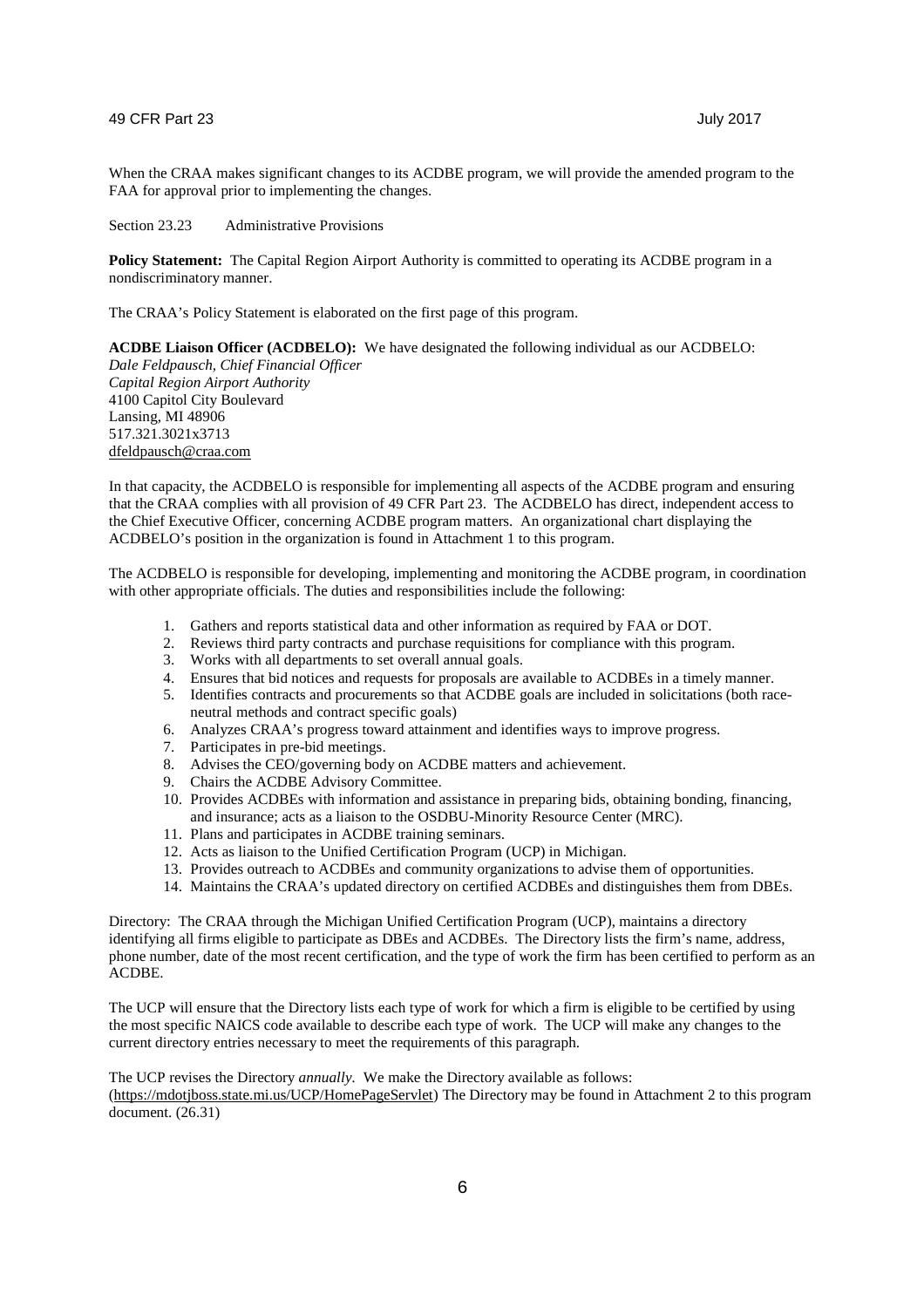#### **Section 23.25 Ensuring Nondiscriminatory Participation of ACDBEs**

The CRAA will take the following measures to ensure nondiscriminatory participation of ACDBEs in concessions, and other covered activities (23.25(a*)).*

The CRAA will seek ACDBE participation in all types of concession activities, rather than concentrating participation in one category or a few categories to the exclusion of others. (23.25(c))

The CRAA's overall goal methodology and a description of the race-neutral measures it will use to meet the goals are described in Section 23.25 and Attachment 4 of this plan. The goals are set consistent with the requirements of Subpart D. (23.25(b), (d))

If the CRAA projects that race-neutral measures alone, are not sufficient to meet an overall goal, it will use raceconscious measures as described in Section 23.25 (e) (1-2) and Attachment 4 and 5 of this plan. (23.25(e))

The CRAA will require businesses subject to ACDBE goals at the airport (except car rental companies) to make good faith efforts to explore all available options to meet goals, to the maximum extent practicable, through direct ownership arrangements with ACDBEs. (23.25(f))

The CRAA will not use set-asides or quotas as a means of obtaining ACDBE participation.  $(23.25(g))$ .

#### **Section 23.27 Reporting**

The CRAA will retain sufficient basic information about its ACDBE program implementation, ACDBE certification and the award and performance of agreements and contracts to enable the FAA to determine its compliance with Part 23. These data will be retained for a minimum of three (3) years following the end of the concession agreement or other covered contract.

#### **Section 23.29 Compliance and Enforcement Procedures**

The CRAA will use the following monitoring and enforcement mechanisms to ensure compliance with 49 CFR Part 23.

- 1. We will bring to the attention of the Department of Transportation any false, fraudulent, or dishonest conduct in connection with the program, so that DOT can take the steps (e.g., referral to the Department of Justice for criminal prosecution, referral to the DOT Inspector General, action under suspension and debarment or Program Fraud and Civil Penalties rules) provided in 26.107.
- 2. We will consider similar action under our own legal authorities, including responsibility determinations in future contracts. We have listed the regulations, provisions, and contract remedies available to us in the events of non-compliance with the ACDBE regulation by a participant in our procurement activities. (26.37)

## **SUBPART C – CERTIFICATION AND ELIGIBILITY**

**Section 23.31** We will use the procedures and standards of Part 26, except as provided in 23.31, for certification of ACDBEs to participate in our concessions program and such standards are incorporated herein.

The CRAA is a member of the Unified Certification Program (UCP) administered by *State of Michigan*. The UCP will meet all of the requirements of this section.

*The CRAA is a member of a Unified Certification Program (UCP) administered by the State of Michigan which will make ACDBE certification decisions on behalf of the CRAA for ACDBEs.*

The UCP's directory of eligible DBEs specifies whether a firm is certified as a DBE for purposes of Part 26, and ACDBE for purposes of part 23, or both.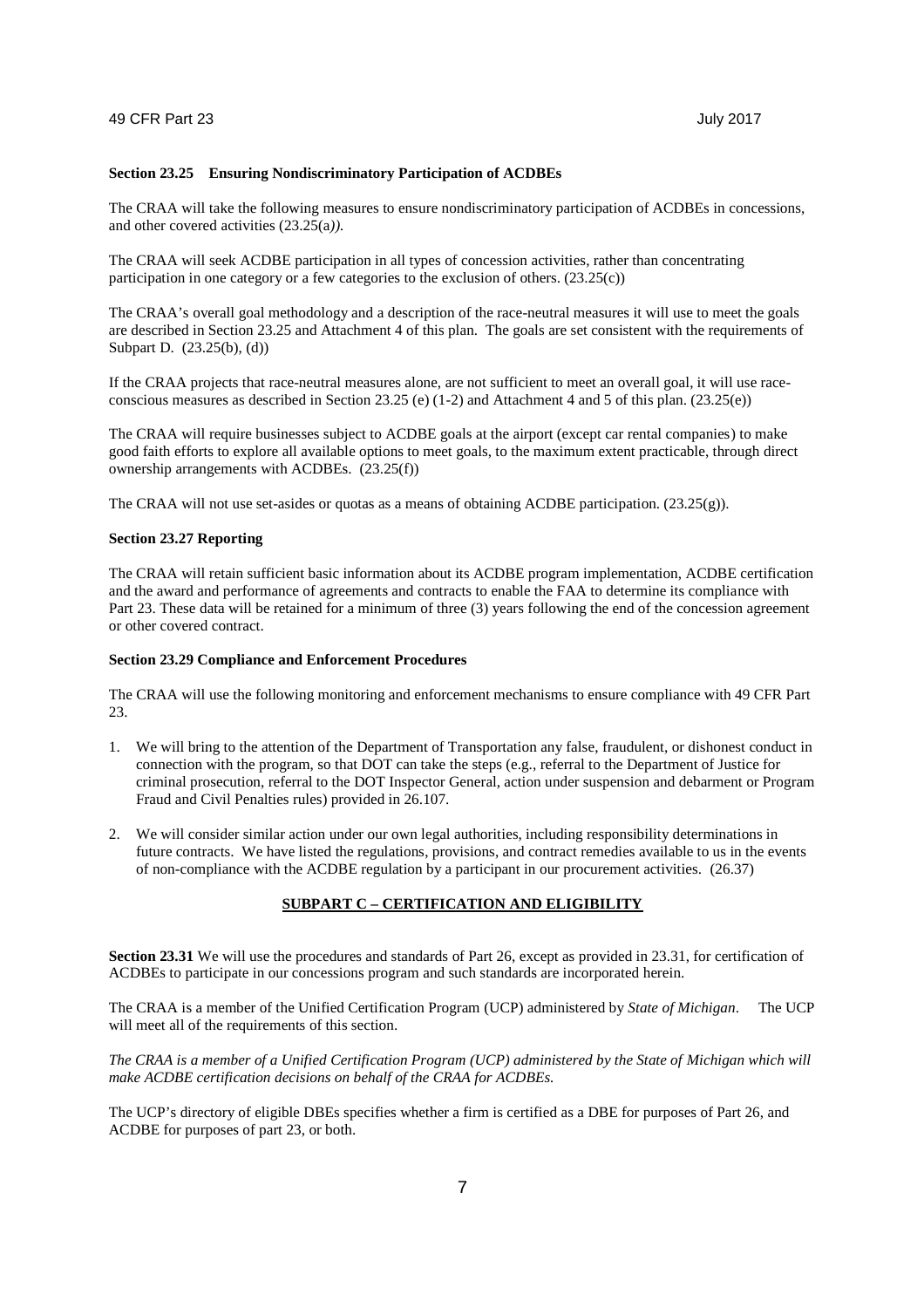Prior to entering into a new contract, extension, or option with a currently certified ACDBE, we will review their eligibility at that time (i.e., "as soon as possible") rather than waiting until the latest date allowed under Part 23.

We will treat a firm as a small business eligible to be certified as an ACDBE if its gross receipts, averaged over the firm's previous three fiscal years do not exceed \$56.42 million for non-car rental ACDBEs and \$75.23 million for car rental ACDBEs. The size standard for banks and other financial institutions is \$1 billion in assets, 1500 employees for pay telephone companies and 350 employees for ACDBE automobile dealers.

**Section 23.35** The personal net worth standard used in determining eligibility for purposes of Part 23 is \$1.32 million.

*We recognize that Personal net worth* means the net value of the assets of an individual remaining after total liabilities are deducted. An individual's personal net worth (PNW) does not include the following:

(1) The individual's ownership interest in an ACDBE firm or a firm that is applying for ACDBE certification;

(2) The individual's equity in his or her primary place of residence; and

(3) Other assets that the individual can document are necessary to obtain financing or a franchise agreement for the initiation or expansion of his or her ACDBE firm (or have in fact been encumbered to support existing

financing for the individual's ACDBE business) to a maximum of \$3 million.

The effectiveness of this paragraph (3) of this definition is suspended with respect to any application for ACDBE certification made or any financing or franchise agreement obtained after June 20, 2012. (23.3)

An individual's personal net worth includes only his or her own share of assets held jointly or as community property with the individual's spouse.

Any person who has a personal net worth exceeding this amount is not a socially and economically disadvantaged individual, even if a member of a group otherwise presumed to be disadvantaged. (See 23.3 - *Personal Net Worth* definition and 23.35)

We will presume that a firm that is certified as a DBE under part 26 is eligible to participate as an ACDBE. However, before certifying such a firm, we will ensure that the disadvantaged owners of a DBE certified under part 26 are able to control the firm with respect to its activity in our concessions program. We are not obligated to certify a part 26 DBE as an ACDBE if the firm does not perform work relevant to our concessions program. (23.37).

We recognize that the provisions of part 26, sections 26.83(c) (2-6) do not apply to certifications for purposes of part 23. We will obtain resumes or work histories of the principal owners of the firm and personally interview these individuals. We will analyze the ownership of stock of the firm, if it is a corporation. We will analyze the bonding and financial capacity of the firm. We will determine the work history of the firm, including any concession contracts or other contracts it may have received. We will compile a list of the licenses of the firm and its key personnel to perform the concession contracts or other contracts it wishes to receive. We will obtain a statement from the firm of the types of concessions it prefers to operate or the type of other contracts it prefers to perform. We will ensure that the ACDBE firm meets the applicable size standard.  $(23.39(a), (b))$ .

We acknowledge that a prime contractor includes a firm holding a prime contract with an airport concessionaire to provide goods or services to the concessionaire or a firm holding a prime concession agreement with a recipient. We recognize that the eligibility of Alaska Native Corporations (ANC) owned firms for purposes of part 23 is governed by part 26 section 26.73(h). (23.39(c), (d)).

We will use the certification standards of part 23 to determine the ACDBE eligibility of firms that provide goods and services to concessionaires. (23.39(i))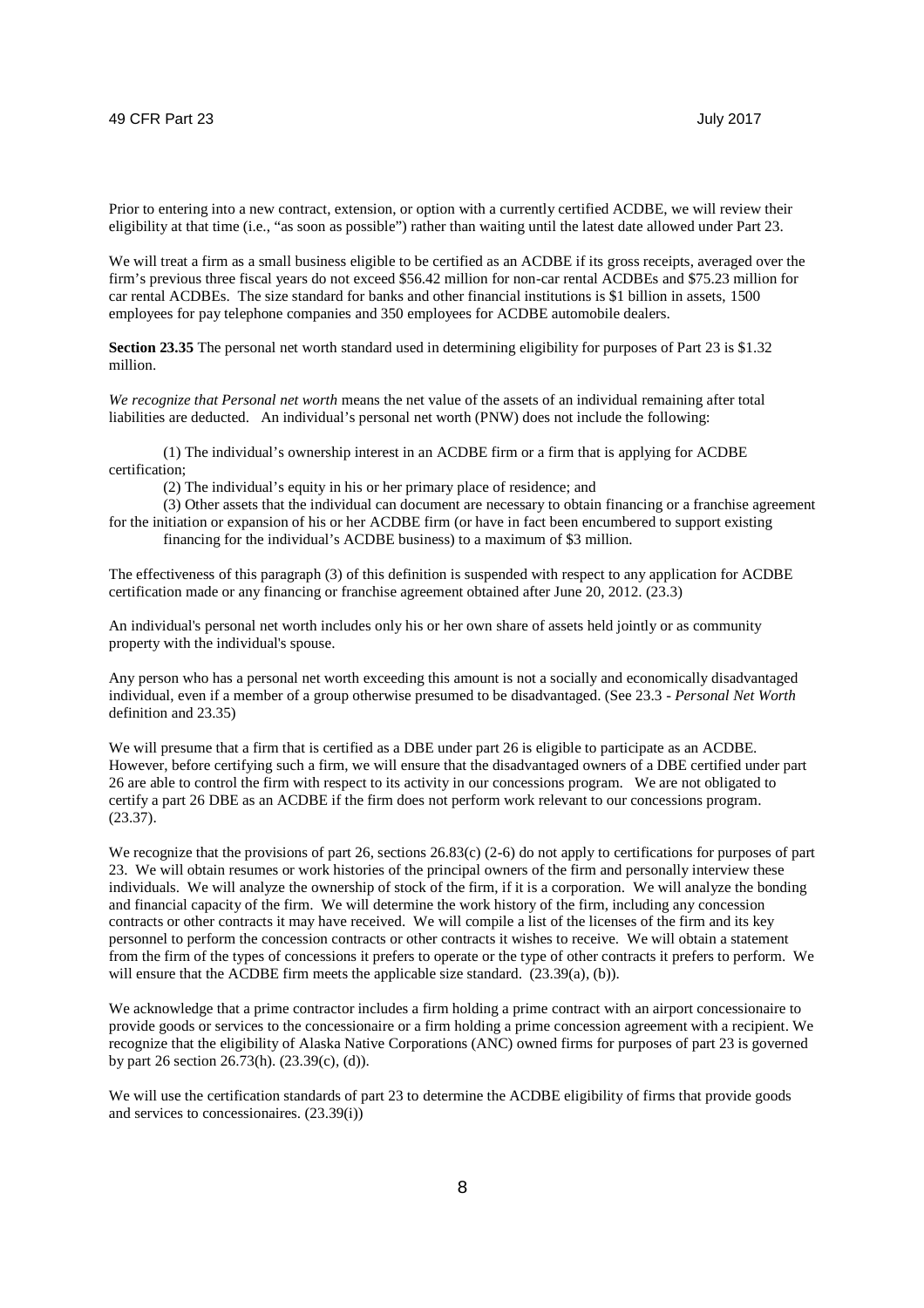In instances when the eligibility of a concessionaire is removed after the concessionaire has entered into a concession agreement because the firm exceeded the size standard or the owner has exceeded the PNW standard, and the firm in all other respects remains an eligible DBE, we may continue to count the concessionaire's participation toward ACDBE goals during the remainder of the current concession agreement. We will not count the concessionaire's participation toward ACDBE goals beyond the termination date for the concession agreement in effect at the time of the decertification. (23.39(e))

We will use the Uniform Application Form found in appendix F to part 26 with additional instruction as stated in  $23.39(g)$ .

## **SUBPART D – GOALS, GOOD FAITH EFFORTS, AND COUNTING**

#### **Section 23.41 Basic Overall Goal Requirement**

*The* CRAA will establish two separate overall ACDBE goals; one for car rentals and another for concessions other than car rentals. The overall goals will cover a three year period and the sponsor will review the goals annually to make sure the goal continues to fit the sponsor's circumstances. We will report any significant overall goal adjustments to the FAA.

If the average annual concession revenues for car rentals over the preceding 3 years do not exceed \$200,000, we need not submit an overall goal for car rentals. Likewise, if the average annual concession revenues for concessions other than car rentals over the preceding 3 years do not exceed \$200,000**,** we need not submit an overall goal for concessions other than car rentals. We understand that "revenue" means total revenue generated by concessions, not the fees received by the airport from concessionaires.

The Recipient's overall goals will provide for participation by all certified ACDBEs and will not be subdivided into group-specific goals.

## **Section 23.43 Consultation in Goal Setting**

The CRAA consults with stakeholders before submitting the overall goals to the FAA. Stakeholders will include, but not be limited to, minority and women's business groups, community organizations, trade associations representing concessionaires currently located at the airport, as well as existing concessionaires themselves, and other officials or organizations which could be expected to have information concerning the availability of disadvantaged businesses, the effects of discrimination on opportunities for ACDBEs, and the sponsors efforts to increase participation of ACDBEs.

When submitting our overall goals, we will identify the stakeholders that we consulted with and provide a summary of the information obtained from the stakeholders.

#### **Section 23.45 Overall Goals**

The sponsor is a *non - hub primary* airport. As a condition of eligibility for FAA financial assistance, the sponsor will submit its overall goals according to the following schedule:

| <b>Primary</b><br><b>Airport Size</b> | <b>Region</b> | Date Due               | Period<br>Covered | <b>Next Goal Due</b>                       |
|---------------------------------------|---------------|------------------------|-------------------|--------------------------------------------|
| <b>Non-Hubs</b>                       | All regions   | <b>October 1, 2013</b> | 2014/2015/2016    | <b>October 1, 2016</b><br>(2017/2018/2019) |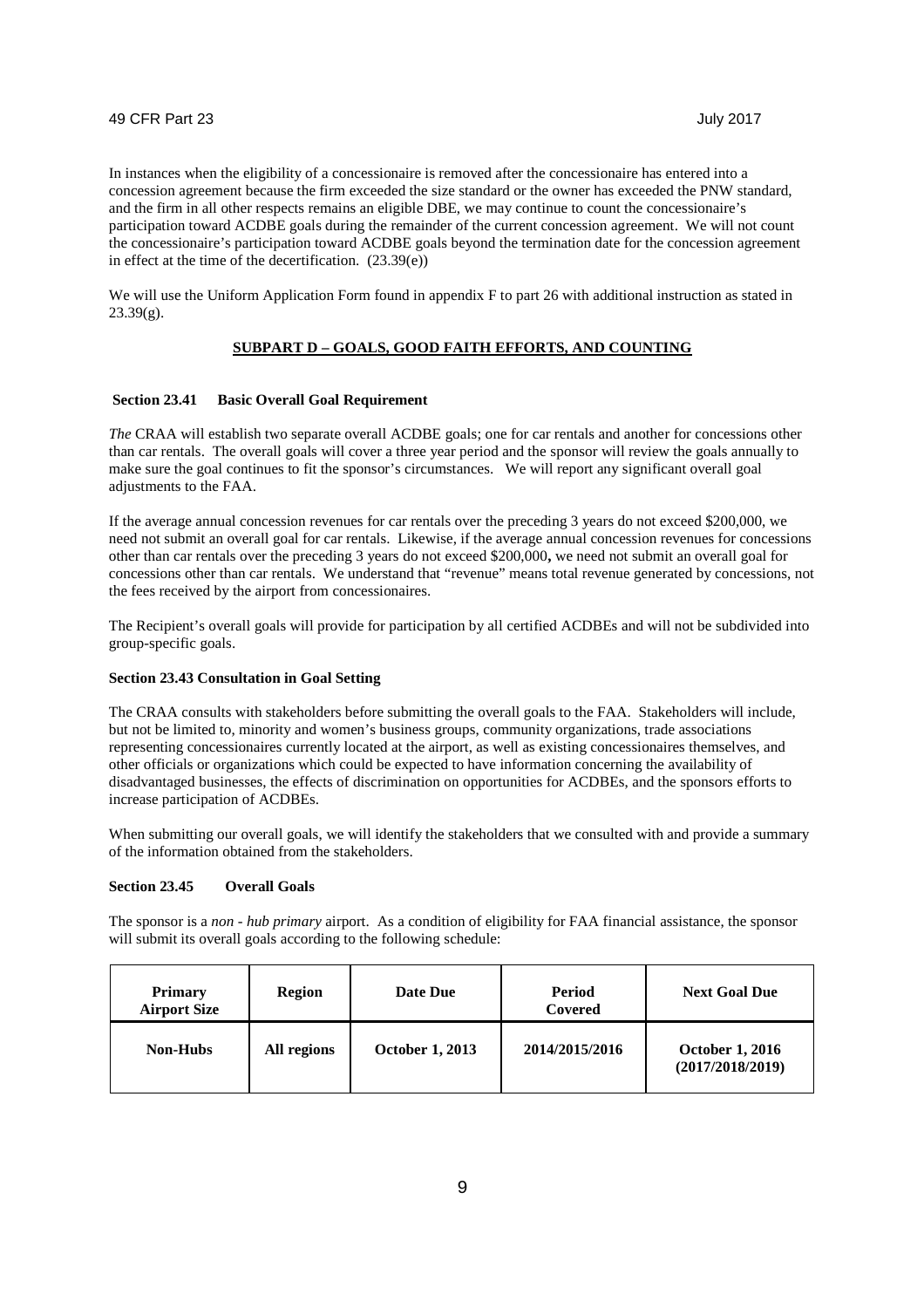If a new concession opportunity arises at a time that falls between the normal submission dates above and the estimated average of annual gross revenues are anticipated to be \$200,000 or greater, the sponsor will submit an appropriate adjustment to our overall goal to FAA for approval no later than 90 days before issuing the solicitation for the new concession opportunity. (23.45i)

The sponsor will establish overall goals in accordance with the 2-Step process as specified in section 23.51. After determining the total gross receipts for the concession activity, the first step is to determine the relative availability of ACDBEs in the market area, "base figure". The second step is to examine all relevant evidence reasonably available in the sponsor's jurisdiction to determine if an adjustment to the Step 1 "base figure" is necessary so that the goal reflects as accurately as possible the ACDBE participation the sponsor would expect in the absence of discrimination. Evidence may include, but is not limited to past participation by ACDBEs, a disparity study, evidence from related fields that affect ACDBE opportunities to form, grow, and compete (such as statistical disparities in ability to get required financing, bonding, insurance; or data on employment, self-employment, education, training and union apprenticeship)

The sponsor will arrange solicitations, times for the presentation of bids, quantities, specifications, and delivery schedules in ways that facilitate participation by ACDBEs and other small businesses and by making contracts more accessible to small businesses, by means such as those provided under § 26.39 of this part.

A description of the methodology to calculate the overall goal for car rentals, the goal calculations, and the data we relied on can be found in *Attachment 5* to this program.

A description of the methodology to calculate the overall goal for concessions other than car rentals, the goal calculations, and the data we relied on can be found in *Attachment 4* to this program.

## **Projection of Estimated Race-Neutral & Race-Conscious Participation (23.45(f), 23.25(d-e))**

The breakout of estimated race-neutral and race-conscious participation can be found with the goal methodology in Attachments 4 and 5 to this program. This section of the program will be reviewed annually when the goal calculation is reviewed under 23.41(c).

#### **Concession Specific Goals (***Also include this language in the DBE goal attachment***) (23.25 (c)(e)(1)(iv)**

The CRAA will use concession specific goals to meet any portion of the overall goals it does not project being able to meet using race-neutral means. Concession specific goals are established so that, over the period to which the overall goals apply, they will cumulatively result in meeting any portion of our overall goal that is not projected to be met through the use of race-neutral means.

We will establish concession specific goals only on those concessions that have direct ownership arrangements (except car rentals), sublease, or subcontracting possibilities*.* We will require businesses subject to ACDBE goals at the airport (except car rental companies) to make good faith efforts to explore all available options to meet goals, to the maximum extent practicable, through direct ownership arrangements with DBEs (23.25 (f)). Car rental firms are not required to change their corporate structure to provide for direct ownership arrangements. In the case of a car rental goal, where it appears that all or most of the goal is likely to be met through the purchases by car rental companies of vehicles or other goods or services from ACDBEs, one permissible alternative is to structure the goal entirely in terms of purchases of goods and services.)

We need not establish a concession specific goal on every such concession, and the size of concession specific goals will be adapted to the circumstances of each such concession (e.g., type and location of concession, availability of ACDBEs.)

If the objective of a concession specific goal is to obtain ACDBE participation through direct ownership with an ACDBE, the CRAA will calculate the goal as a percentage of the total estimated annual gross receipts from the concession. (23.25(e)(1)(i))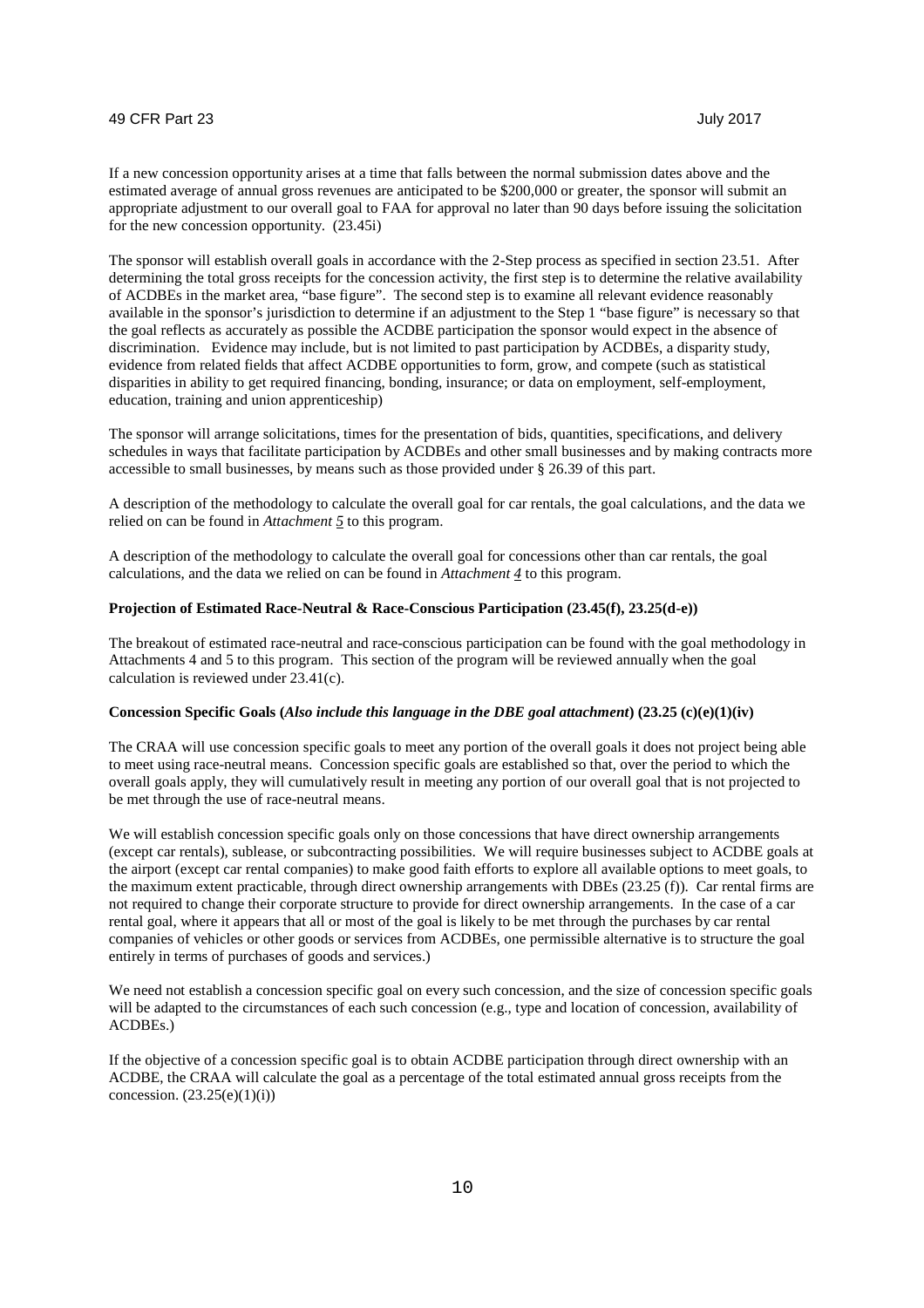If the concession specific goal applies to purchases and/or leases of goods and services, the CRAA will calculate the goal by dividing the estimated dollar value of such purchases and/or leases from ACDBEs by the total estimated dollar value of all purchases to be made by the concessionaire.  $(23.25(e)(1)(ii))$ 

#### **Good Faith Efforts on Concession Specific Goals (23.25(e)(1)(iii), (iv))**

To be eligible to be awarded a concession that has a concession specific goal, bidders/offerors must make good faith efforts to meet the goal. A bidder/offeror may do so either by obtaining enough ACDBE participation to meet the goal or by documenting that it made sufficient good faith efforts to do so.  $(23.25(e)(1)(iv))$ . Examples of good faith efforts are found in Appendix A to 49 CFR Part 26. The procedures applicable to 49 CFR Sections 26.51 and 26.53, regarding contract goals apply to the CRAA's concession specific goals. Specifically:

- **1.)** Providing assistance in overcoming limitations such as inability to obtain bonding or financing (e.g., by such means as simplifying the bonding process, reducing bonding requirements, eliminating the impact of surety costs from bids, and providing services to help DBEs, and other small businesses, obtain bonding and financing)
- **2.)** Arranging solicitations, times for the presentation of bids, quantities, specifications, and delivery schedules in ways that facilitate participation by DBEs and other small businesses and by making contracts more accessible to small businesses, by means such as those provided under 49 CFR Part 26.
- **3.)** Providing technical assistance and other services;

Demonstration of good faith efforts  $(26.53(a) \& c)$ 

The following personnel are responsible for determining whether a concessionaire who has not met the concession specific goal has documented sufficient good faith efforts to be regarded as responsible.

Dale Feldpausch, CFO

#### $ACDBELO$

We will ensure that all information is complete and accurate and adequately documents the bidder/offeror's good faith efforts before we commit to the concession agreement with the bidder/offeror.

#### **Information to be submitted (26.53(b))**

The CRAA treats bidder/offeror's compliance with good faith effort requirements as a matter of *responsibility*.

Each solicitation for which a concession specific goal has been established will require the concessionaires to submit the following information:

- 1. The names and addresses of ACDBE firms or ACDBE suppliers of goods and services that will participate in the concession;
- 2. A description of the work that each ACDBE will perform;
- 3. The dollar amount of the participation of each ACDBE firm/supplier participating;
- 4. Written and signed documentation of commitment to use a ACDBE whose participation it submits to meet a contract goal;
- 5. Written and signed confirmation from the ACDBE that it is participating in the concession as provided in the prime concessionaire's commitment and
- 6. If the contract goal is not met, evidence of good faith efforts

#### **Administrative reconsideration (26.53(d))**

Within 15 days of being informed by the CRAA that it is not *responsible* because it has not documented sufficient good faith efforts, a concessionaire may request administrative reconsideration. Concessionaire should make this request in writing to the following reconsideration official: Wayne Sieloff, Chief Executive Officer, 517.321.3021x3301, wsieloff@craa.com. The reconsideration official will not have played any role in the original determination that the concessionaire did not document sufficient good faith efforts.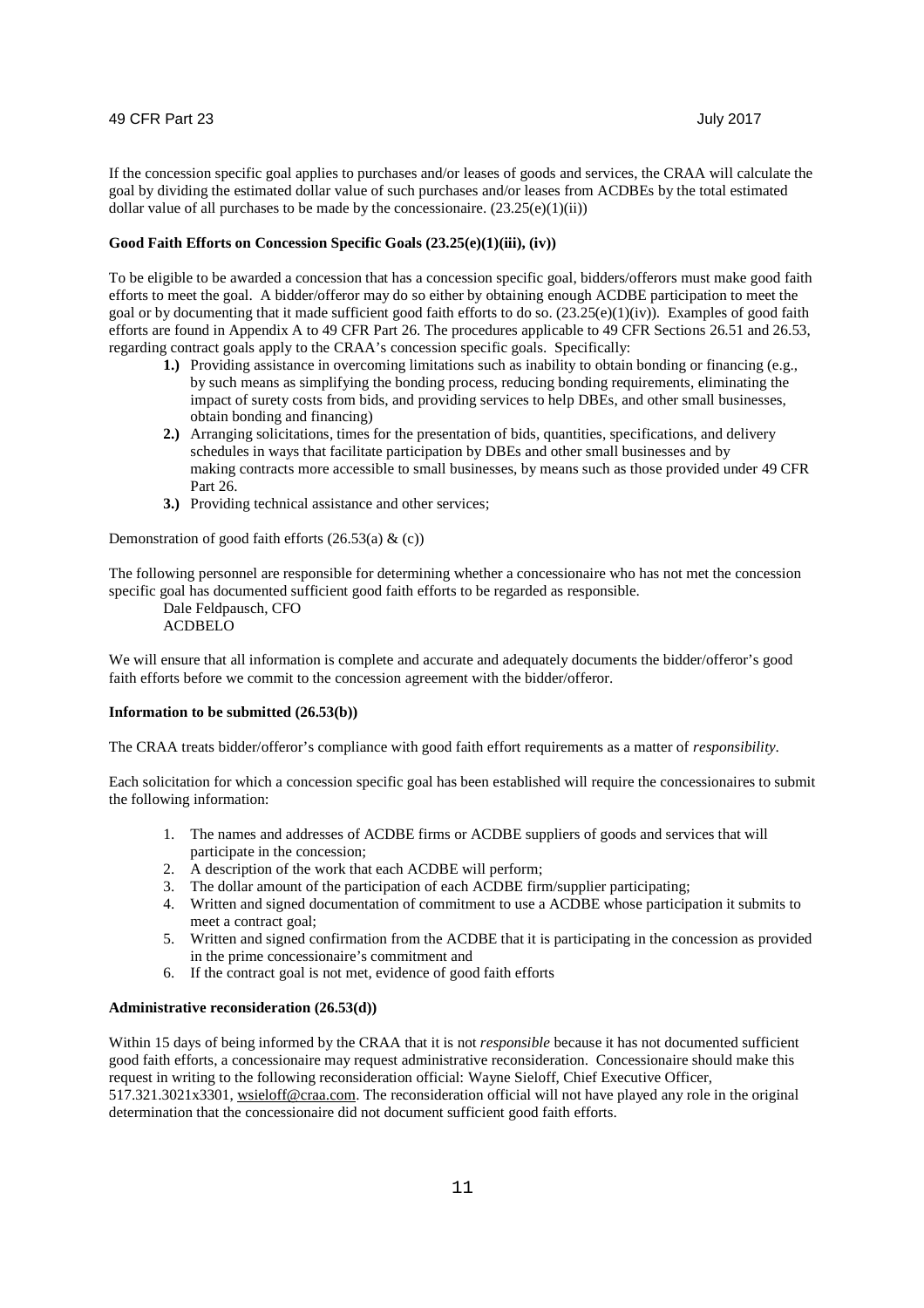As part of this reconsideration, the concessionaire will have the opportunity to provide written documentation or argument concerning the issue of whether it met the goal or made adequate good faith efforts to do so. The concessionaire will have the opportunity to meet in person with our reconsideration official to discuss the issue of whether it met the goal or made adequate good faith efforts to do. We will send the concessionaire a written decision on reconsideration, explaining the basis for finding that the concessionaire did or did not meet the goal or make adequate good faith efforts to do so. The result of the reconsideration process is not administratively appealable to the Department of Transportation.

## **Good Faith Efforts when an ACDBE is replaced on a concession (26.53(f))**

The *CRAA* will require a concessionaire to make good faith efforts to replace an ACDBE that is terminated or has otherwise failed to complete its concession agreement, lease, or subcontract with another certified ACDBE, to the extent needed to meet the concession specific goal. We will require the concessionaire to notify the ACDBELO immediately of the ACDBEs inability or unwillingness to perform and provide reasonable documentation.

In this situation, we will require the concessionaire to obtain our prior approval of the substitute ACDBE and to provide copies of new or amended subcontracts, or documentation of good faith efforts.

*If the concessionaire fails or refuses to comply in the time specified, our contracting office will, after thirty (30) days, impose liquidated damages of \$50.00 per day, until satisfactory action has been taken. If the concessionaire still fails to comply, the contracting officer may issue a termination for default.*

#### **Sample Proposal/Bid Specification:**

The requirements of 49 CFR Part 23, regulations of the U.S. Department of Transportation, applies to this concession. It is the policy of the Capital Region Airport Authority to practice nondiscrimination based on race, color, sex, or national origin in the award or performance of this contract. All firms qualifying under this solicitation are encouraged to submit bids/proposals. Award of this concession will be conditioned upon satisfying the requirements of this proposal/bid specification. These requirements apply to all concessions firms and suppliers, including those who qualify as an ACDBE.

The concession firm will be required to submit the following information: (1) the names and addresses of ACDBE firms and suppliers that will participate in the concession, (2) A description of the work that each ACDBE will perform; (3) The dollar amount of the participation of each ACDBE firm participating; (4) Written and signed documentation of commitment to use a ACDBE whose participation it submits to meet a contract goal; (5) Written and signed confirmation from the ACDBE that it is participating in the concession as provided in the prime concessionaire's commitment; and (6) If the contract goal is not met, evidence of good faith efforts.

#### **Section 23.53 Counting ACDBE Participation for Car Rental Goals**

We will count ACDBE participation toward overall goals other than car rental as provided in 49 CFR 23.53.

#### **Section 23.55 Counting ACDBE Participation for Concessions Other than Car Rentals**

We will count ACDBE participation toward overall goals other than car rental as provided in 49 CFR 23.55.

**Section 23.57** (b) **Goal shortfall accountability**. If the awards and commitments on our Uniform Report of ACDBE Participation (found in Appendix A to this Part) at the end of any fiscal year are less than the overall goal applicable to that fiscal year, we will:

- (1) Analyze in detail the reasons for the difference between the overall goal and our awards and commitments in that fiscal year;
- (2) Establish specific steps and milestones to correct any problems we have identified in our analysis to enable us to fully meet our goal for the new fiscal year;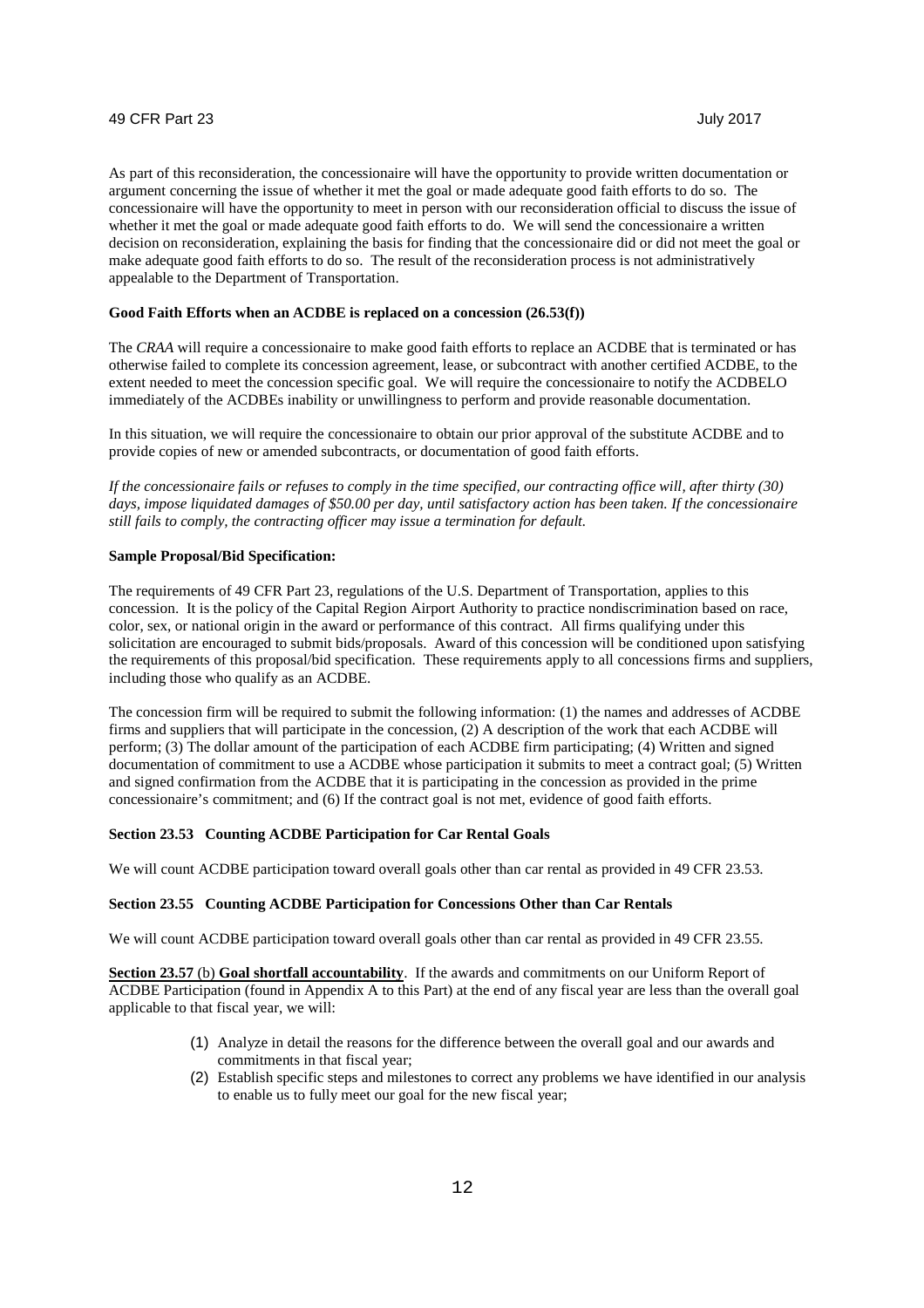#### **Section 23.61 Quotas or Set-asides**

We will not use quotas or set-asides as a means of obtaining ACDBE participation.

#### **SUBPART E – OTHER PROVISIONS**

#### **Section 23.71 Existing Agreements**

We will assess potential for ACDBE participation when an extension or option to renew an existing agreement is exercised, or when a material amendment is made. We will use any means authorized by part 23 to obtain a modified amount of ACDBE participation in the renewed or amended agreement.

#### **Section 23.73 Privately-Owned or Leased Terminal Buildings**

We will pass through applicable provisions of part 23 to private terminal owner or lessee via our agreement with the owner or lessee (*other means – identify.) W*e will ensure that the owner or lessee complies with part 23. We will obtain from the owner or lessee the goals and other elements of the ACDBE program required under Part 23 and it is incorporated herein and submitted as Attachment 11.

We will pass through applicable provisions of part 23 to private terminal owner or lessee via our agreement with the owner or lessee (*other means – identify.) W*e will ensure that the owner or lessee complies with part 23. We will obtain from the owner or lessee the goals and other elements of the ACDBE program required under Part 23 and it is incorporated herein and submitted as Attachment 11.

#### **Section 23.75 Long-Term Exclusive Agreements**

We will not enter into a long-term and exclusive agreements for concessions without prior approval of the FAA Regional Civil Rights Office. We understand that a "long-term" agreement is one having a term of longer than 5 years. We understand that an "exclusive" agreement is one in which an entire category of a particular business opportunity is limited to a single business entity. If special, local circumstances exist that make it important to enter into a long-term and exclusive agreement, we will submit detailed information to the FAA Regional Civil Rights Office for review and approval.

#### **Section** *23.79* **Geographic Preferences**

We will not use a "local geographic preference" i.e., any requirement that gives an ACDBE located in one place (e.g., *your local area*) an advantage over ACDBEs from other places in obtaining business as, or with, a concession at your airport**.**

#### **ATTACHMENTS**

| Attachment 1  | Organizational Chart                                                                   |
|---------------|----------------------------------------------------------------------------------------|
| Attachment 2  | DBE/ACDBE Directory (or website link)                                                  |
| Attachment 3  | Monitoring and Enforcement Mechanisms                                                  |
| Attachment 4  | Overall Goal for Concessions other than Car Rental Calculation, Consultation, Breakout |
|               | of Estimated Race-Neutral & Race-Conscious Participation                               |
| Attachment 5  | Overall Goals for Car Rentals Calculation, Consultation, Breakout of Estimated Race-   |
|               | Neutral & Race-Conscious Participation                                                 |
| Attachment 6  | Form 1 & 2 for Demonstration of Good Faith Efforts                                     |
| Attachment 7  | <b>Certification Application Forms</b>                                                 |
| Attachment 8  | Procedures for Removal of ACDBEs Eligibility                                           |
| Attachment 9  | State's UCP Agreement                                                                  |
| Attachment 10 | Regulations: 49 CFR Part 23                                                            |
| Attachment 11 | Goals and Elements for Privately-Owned or Leased Terminal Buildings                    |
|               |                                                                                        |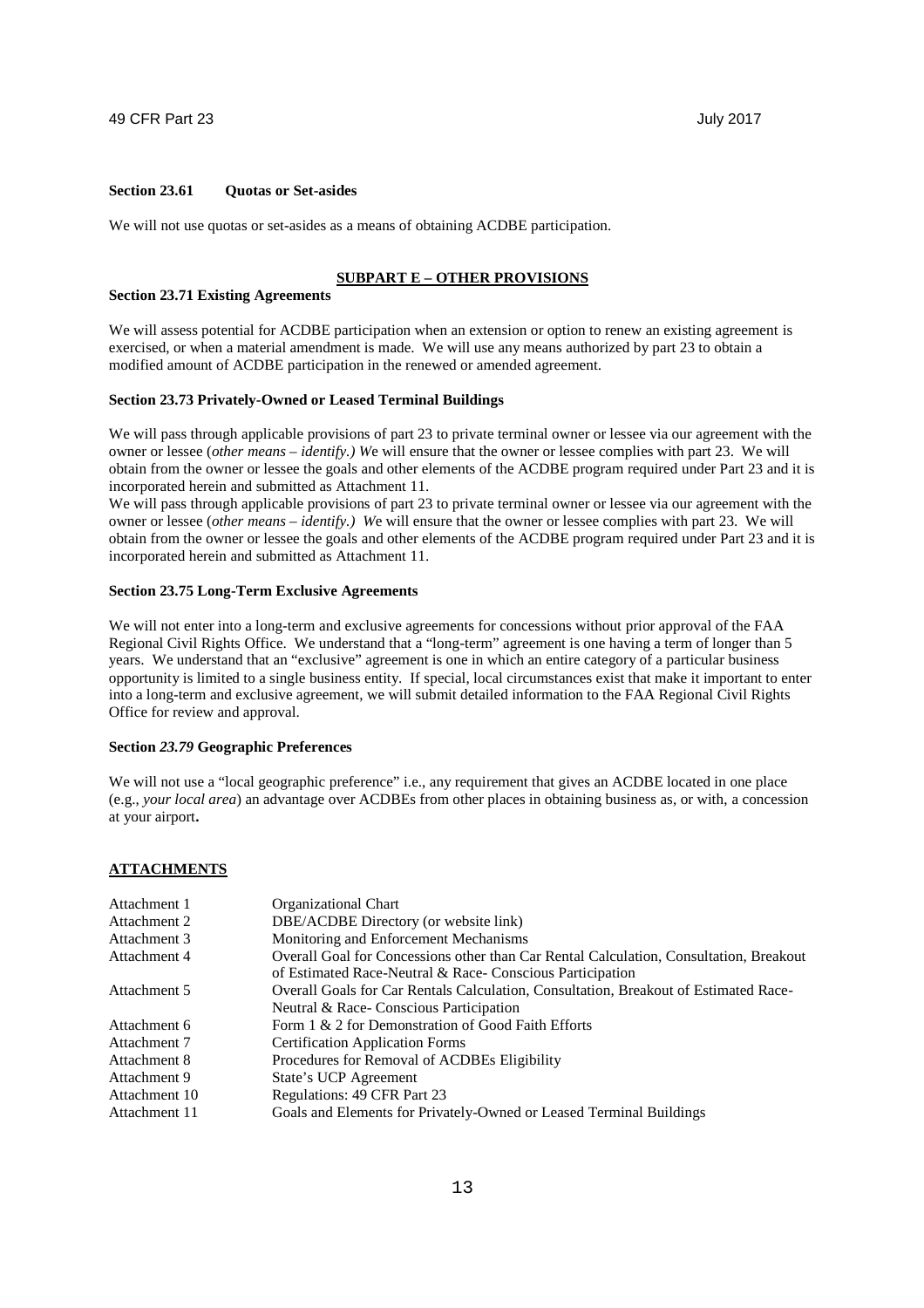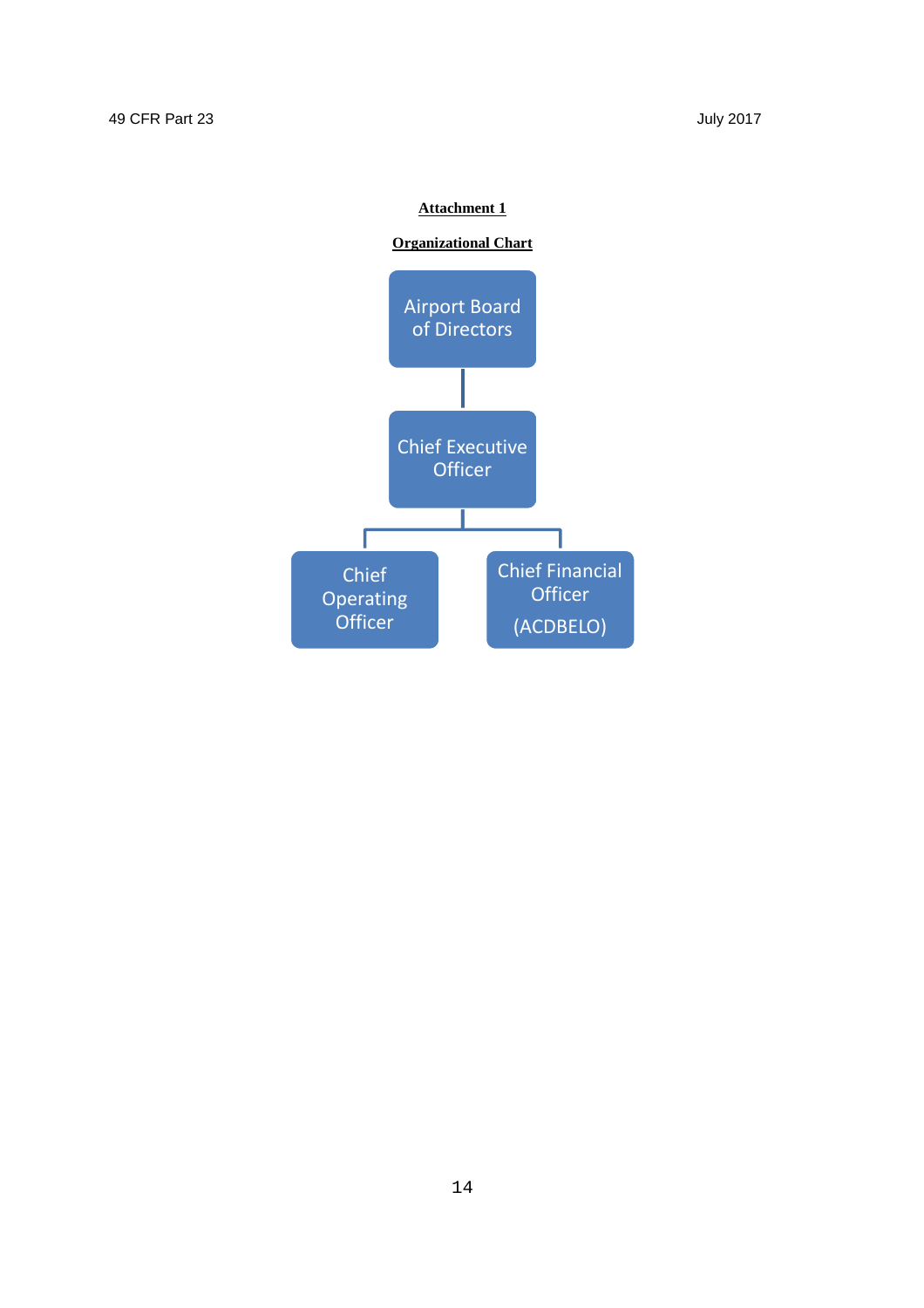## **Attachment 2- ACDBE Directory**

#### **Michigan Department of Transportation 2700 Port Lansing Rd, Lansing, MI 48906**

**Michigan Unified Certification Program: Directory**

**Located at: http://mdotjboss.state.mi.us/UCP/HomePageServlet**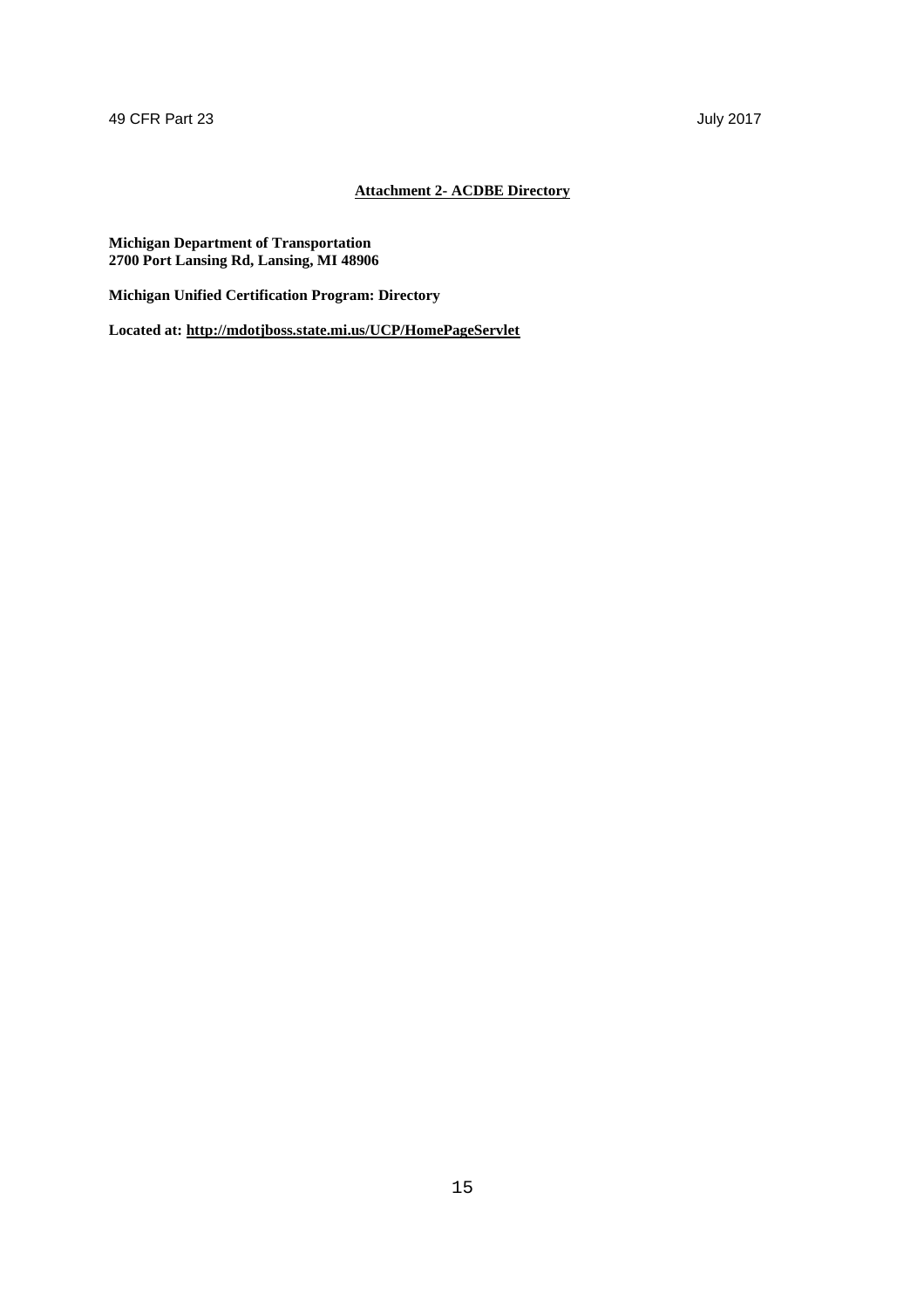#### **Monitoring and Enforcement Mechanisms**

The CRAA has several remedies available to enforce the ACDBE requirements contained in its contracts, including, but not limited to, the following:

1. Breach of contract action, pursuant to the terms of the contract;

In addition, the federal government has available several enforcement mechanisms that it may apply to firms participating in the ACDBE problem, including, but not limited to, the following:

- 1. Suspension or debarment proceedings pursuant to 49 CFR part 23 and 2 CFR parts 180 and 1200
- 2. Enforcement action pursuant to 49 CFR part 31; and
- 3. Prosecution pursuant to 18 USC 1001.

The CRAA will implement various mechanisms to monitor program participants to ensure they comply with Part 23, including, but not limited to the following:

- 1. CRAA will insert the following provisions into concessions agreements and management contracts:
	- A. Concessionaire shall at all times maintain and keep books, ledgers, accounts or other records, wherein are accurately kept all entries reflecting the statistics, including but not limited to payments made to ACDBE firms, to be reported pursuant to the CRAA. Such records shall be retained by Concessionaire for the greater period of three (3) years subsequent to the activities reported therein, or such other retention period as set forth in 49 CFR Part 23, and made available to the CRAA for audit and/or examination or its duly authorized representative during all normal business hours. Concessionaire shall produce such books and records for the CRAA within thirty (30) calendar days of the CRAA's notice to do so, or pay all reasonable expenses, including but not limited to transportation, food and lodging, necessary for an auditor selected by the CRAA to audit said books and records.
	- B. The cost of audit, with the exception of the aforementioned expenses, shall be paid by the CRAA provided, however, the total cost of said audit shall be borne by Concessionaire if either or both of the following conditions exist:

1. The audit reveals an underpayment of more than five percent (5%) of payments made to ACDBE firms as compared to the commitments made by Concessionaire, as determined by said audit; and/or .

2. Concessionaire has failed to maintain true and complete books, records, accounts, and supportive source documents as required herein.

- 2. The CRAA may implement the following additional monitoring and compliance procedures:
- A. The CRAA will monitor that work committed to ACDBEs by the concessionaire at contract award is actually performed by the ACDBEs. The concessionaire will submit upon demand of the CRAA a running tally of actual ACDBE attainments (e.g., payments actually made to ACDBE firm).
- B. The CRAA may conduct on-site reviews of the concessionaire's workplace to verify that ACDBEs are actually performing the work or providing the materials and supplies as reported by the concessionaire.
- 3. The CRAA will implement our compliance and monitoring procedures as follows: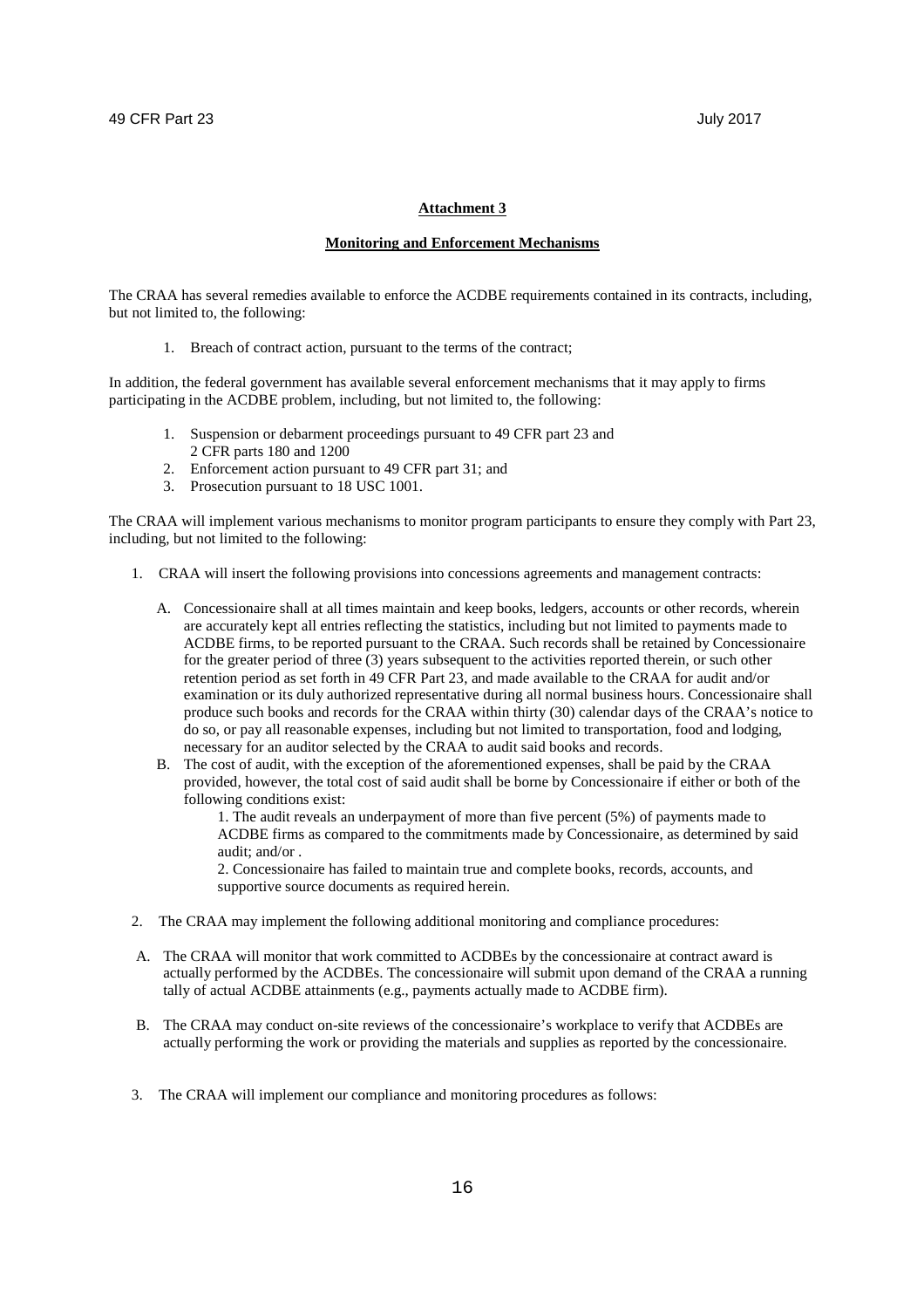- A. The CRAA will review at a minimum the concessionaire's attainments report quarterly during the initial year of the lease and annually during subsequent lease years. The frequency of the reviews may increase based upon the findings*.*
- B. On-site reviews of the concession workplaces will be conducted monthly during the initial year of the lease/contract, and quarterly during subsequent lease/contract years. The frequency of the reviews may increase based upon the findings.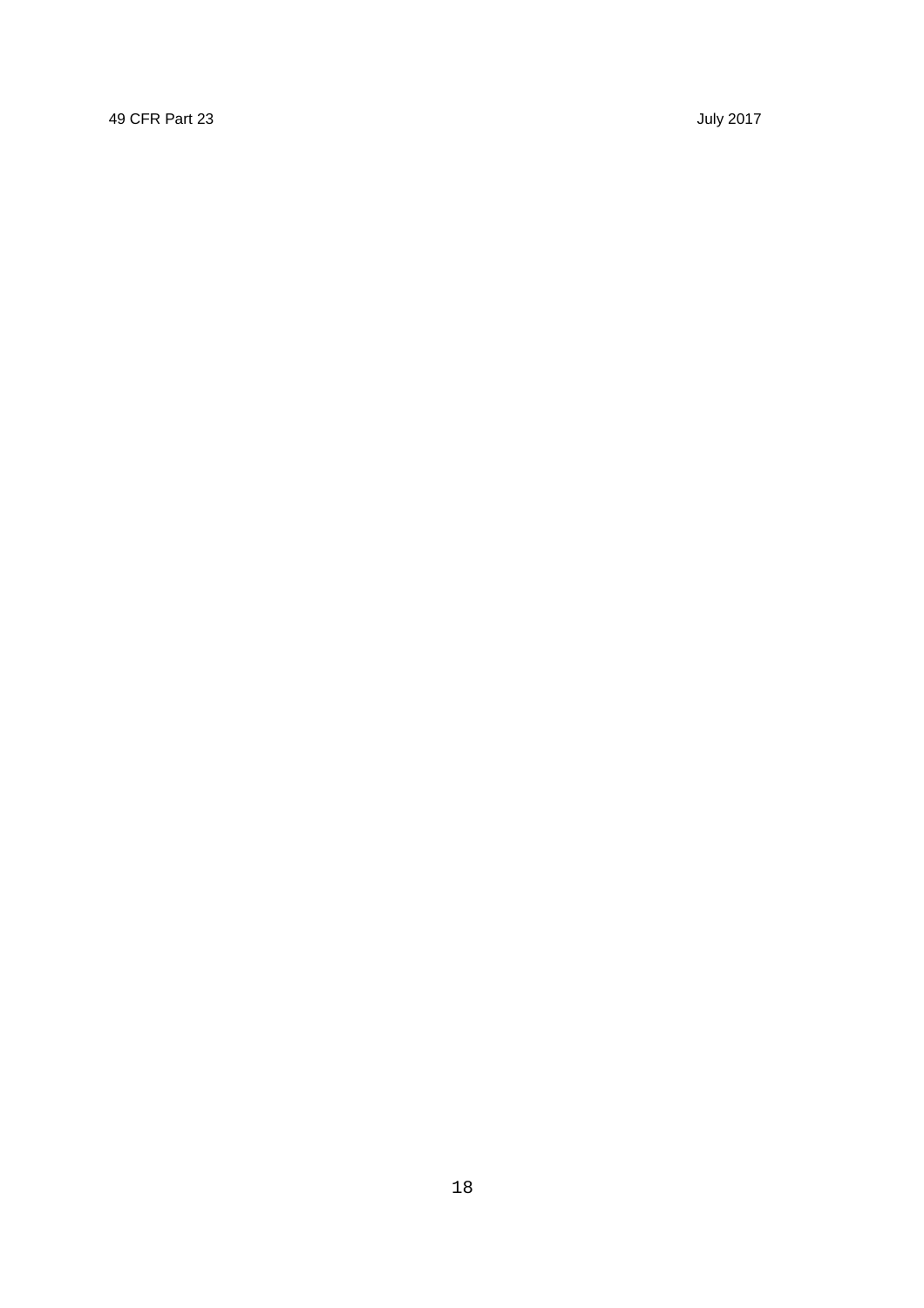#### **Section 23.45: Overall Goal Calculation for Concessions Other Than Car Rentals**

#### **Introduction**

In fulfillment of the requirements of 49 CFR Part 23, The CRAA has developed an overall goal for fiscal years 2017, 2018, and 2019 for concessions other than car rental concessions.

In accordance with 49 CFR Part 23, the overall goal has been prepared using a two-step process. The CRAA first determines a base figure for the relative availability of ACDBEs in the relevant market area. Second, CRAA examines relevant evidence to determine what adjustment to the base figure, if any, is needed in order to arrive at the overall goal. The final adjusted figure is CRAA's overall goal, which represents the proportion of participation by ACDBEs in concessions other than car rentals during the subsequent three fiscal years. Once the adjusted overall goal is determined, the regulations require considering what portion of the goal will be met by race and genderneutral measures.

#### **Overall Three-Year Goal**:

*CRAA's overall goal for concessions other than car rental during the period beginning October 1, 2016 and ending September 30, 2019 (FY2017, FY2018, FY2019) is the following: 1.30% of the total gross receipts for concessions at Lansing's airport to be accomplished through 0.0% race and gender conscious (RC) measures and 1.30% through race and gender-neutral (RN) measures.*

*The following are not included in the total gross receipts for concessions: (a) the gross receipts of car rental operations; (b) the dollar amount of a management contract or subcontract with a non-ACDBE; (c) the gross receipts of business activities to which a management contract or subcontract with a non-ACDBE pertains; and (d) any portion of a firm's estimated gross receipts that will not be generated from a concession.*

*If a new concession opportunity arises at a time that falls between the normal submission dates above and the estimated average of annual gross revenues are anticipated to be \$200,000 or greater, CRAA will submit an appropriate adjustment to our overall goal to FAA for approval at least ninety days before issuing a solicitation for the new concession opportunity.*

## **Market Area for Non-Car Rental Concessionaires**

The market area is the geographical area in which the substantial majority of firms which seek to do concessions business with the airport are located and the geographical area in which the firms receive a substantial majority of concessions related revenues are located.

The CRAA has determined the market area to be the entire State of Michigan.

| <b>Type of Concession</b> | Company | City | <b>State</b> | <b>Nationwide</b> |
|---------------------------|---------|------|--------------|-------------------|
| Limited Food Service and  |         |      |              |                   |
| Vending Machine           |         |      | MI           |                   |
| Taxi Service              |         |      | MI           |                   |
| Banking-ATM               |         |      |              | XX                |

#### **Base of Goal**

To calculate the base of the goal the CRAA considered the previous 3 years of gross concession receipts and the projected potential concession revenue (gross receipts) three years into the future including upcoming new opportunities.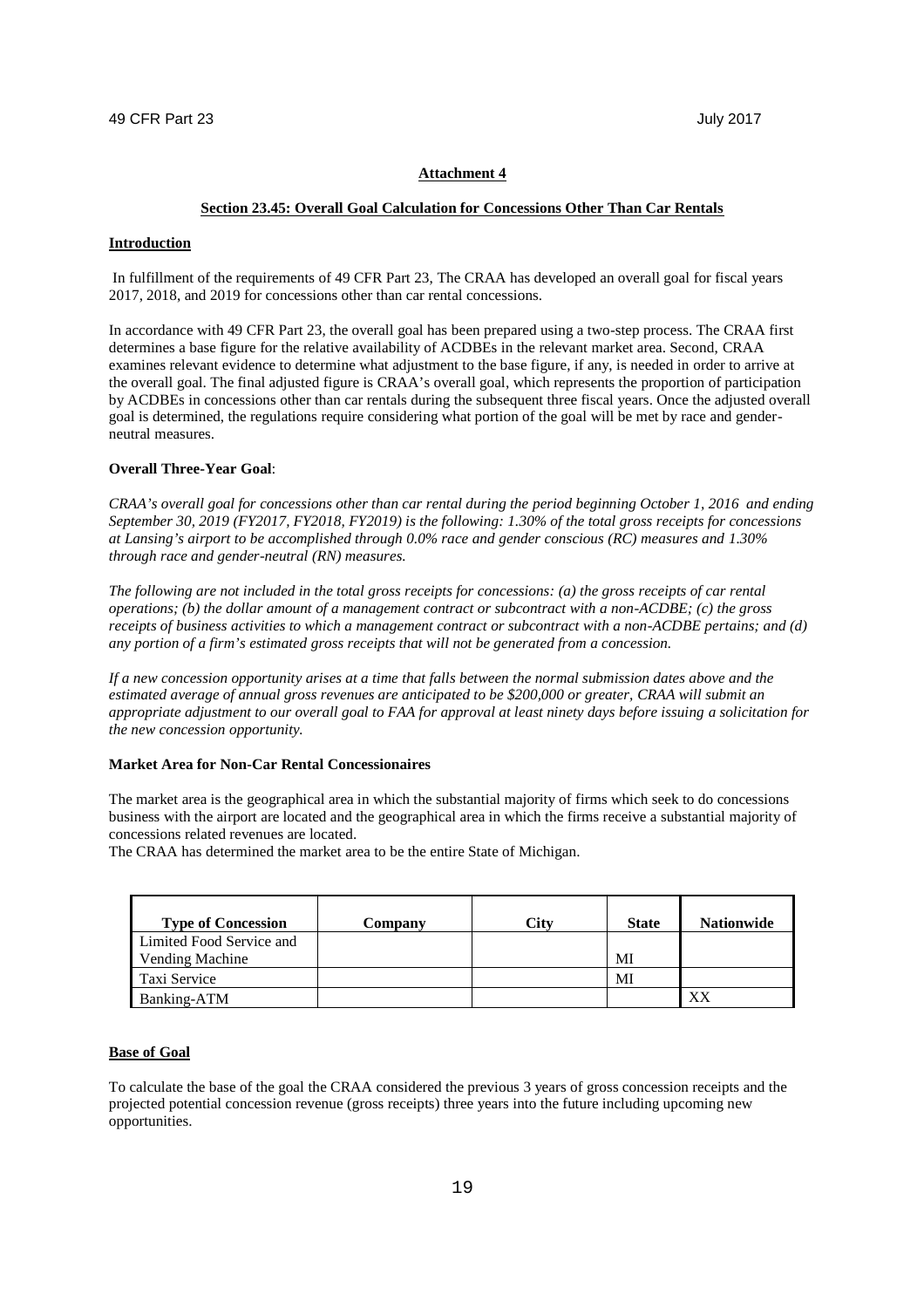| <b>Fiscal Year</b> | All Concessions (excluding Car Rentals) |
|--------------------|-----------------------------------------|
| FY 2014            | Ś<br>1,497,706.56                       |
| FY 2015            | 1,354,711.01                            |
| FY 2016            | 1,158,830.81                            |
| Total              | 4.011.248.38                            |

Table 1: Gross Receipts for "All Other" (Non-Car Rental Concessions) for FY 2014-2016

Based upon averaging the CPI for FY 2014-2016 CRAA used an estimated growth rate of 1% for FY2017, 2% in 2018, and 3% in 2019 to project estimated revenues for the goal period. See future non-car rental concession revenues below:

Table 2: Estimated Gross Receipts for "All Other" (Non-Car Rental Concessions) for FY 2017-2019

| FY 2016 Revenue   \$1,158,830.81           |              |
|--------------------------------------------|--------------|
| FY 2017: \$1,158,830.81 + 1% growth =      | 1,170,419.12 |
| $ $ FY 2018: \$1,170,419.12 + 2 % growth = | 1,193,827.50 |
| FY 2019: \$1,193,827.50 + 3% growth =      | 1,229,642.33 |
| Total: FY 2017 - FY 2019                   | 3,593,888.94 |

The concession opportunities anticipated during this goal period are in the following areas: 1) Limited Food Service; 2) Taxi Service, 3) Banking-ATM and 4) Public Parking.

#### **Methodology used to Calculate Overall Goal**

 $\mathsf{r}$ 

#### Goods and Services

We can meet the percentage goal by including the purchase from ACDBEs of goods and services used in businesses conducted at the airport. We, and the businesses at the airport, shall make good faith efforts to explore all available options to achieve, to the maximum extent practicable, compliance with the goal through direct ownership arrangements, including joint ventures and franchises. The dollar value from purchases of goods and services from ACDBEs may be added to the numerator, and the dollar value from purchases of goods and services from all firms (ACDBEs and non-ACDBEs) may be added to the denominator.

#### Management Contract or Subcontract

We can meet the percentage goal by including any business operated through a management contract or subcontract with an ACDBE. We, and the businesses at the airport, will add the dollar amount of a management contract or subcontract with an ACDBE to the total participation by ACDBEs in airport concessions (both the numerator AND the denominator) and to the base from which the airport's percentage goal is calculated. However, the dollar amount of a management contract or subcontract with a non-ACDBE and the gross revenue of business activities to which the management contract or subcontract pertains will not be added to this base in either the numerator or denominator. *While we realize that this appears to go against the normal rules and rationale for goal-setting, we understand that this method is nevertheless required by statute.*

#### **Step 1**: 23.51(c)

CRAA determined the base figure for the relative availability of ACDBEs other than car rentals. The base figure was calculated as follows: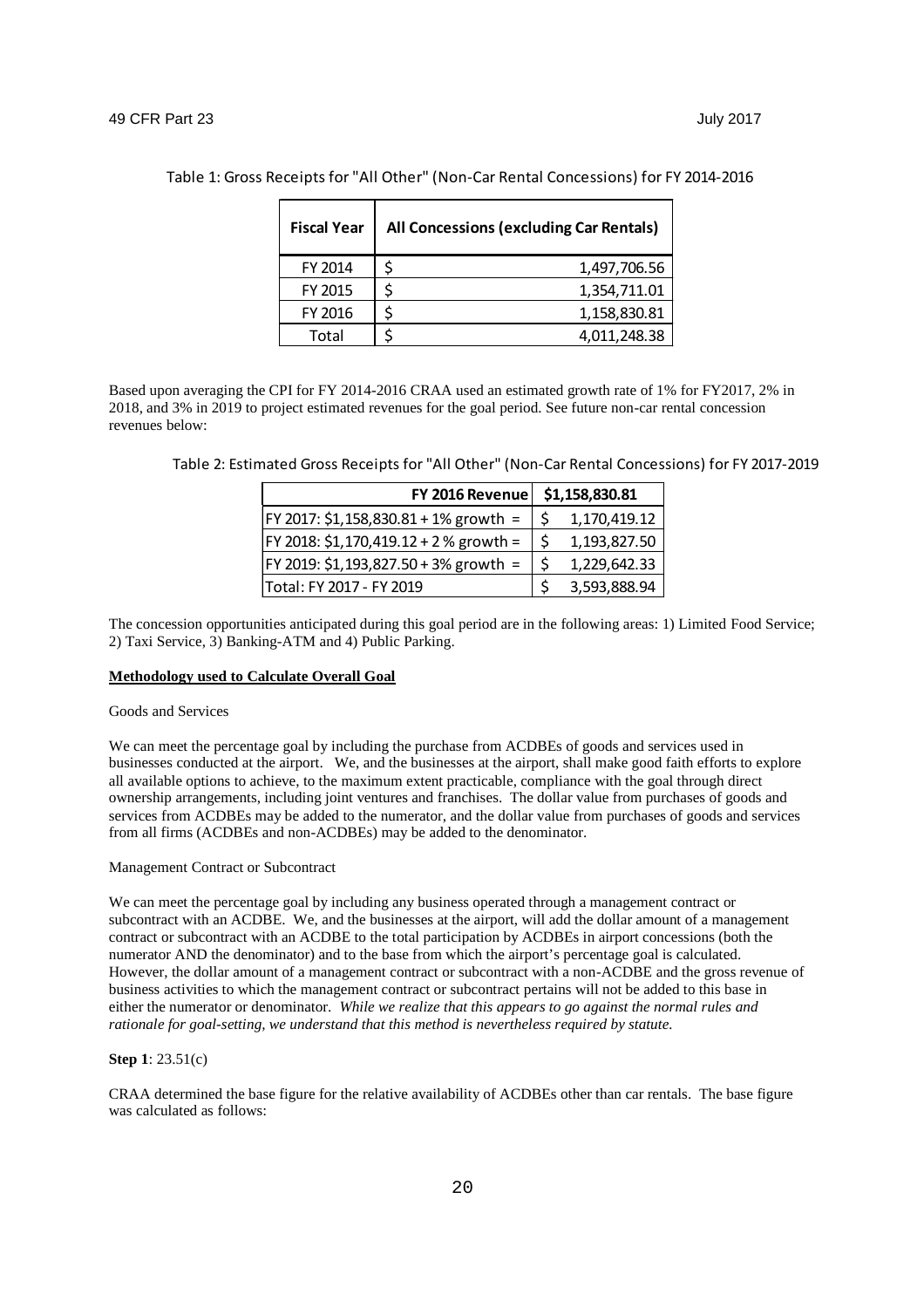| <b>Concession Activity</b>  | <b>NAICS Codes</b> |    | <b>ACDBE Firms All Firms</b> | Relative Availability |                           | Ratio of Estimated Weighted Availability |
|-----------------------------|--------------------|----|------------------------------|-----------------------|---------------------------|------------------------------------------|
|                             |                    |    |                              |                       | <b>Gross Receipts</b>     |                                          |
| <b>Limited Food Service</b> | 722513             | 11 | 6916                         | $0.16\% \times$       | 3.19%                     | 0.01%                                    |
| <b>Vending Machine</b>      | 454210             |    |                              |                       |                           |                                          |
| <b>ATM</b>                  | 522320             |    | 74                           | $0.00\%$ x            | 0.00%                     | 0.00%                                    |
| Taxi Service                | 485310             |    | 64                           | 1.56% x               | 3.35%                     | 0.05%                                    |
| <b>Parking Lots</b>         | 812930             |    | 150                          | $1.33\% \times$       | 93.57%                    | 1.24%                                    |
|                             |                    |    |                              |                       | <b>STEP 1 Base Figure</b> | 1.30%                                    |

#### Table 3: Determination of Relative Availability of ACDBEs (Suppliers of Goods and Services)

The Step 1 base goal for "all other" (i.e. non-car rental) ACDBEs is 1.30 %

#### **Step 2**: 23.51(d)

After calculating a base figure of the relative availability of ACDBEs, we examined evidence to determine what adjustment was needed to the Step 1 base figure in order to arrive at the overall goal.

In order to reflect as accurately as possible the ACDBE participation we would expect in the absence of discrimination we have adjusted our base figure by 0%. Our overall goal for non-car rental concessions is 1.30%

The data used to determine the adjustment to the base figure was:

- a) Past participation—Although we have not previously used ACDBE goals, we did consult with current concessionaires to find out the level of ACDBE participation at the airport. Based on feedback from the concessionaires, approximately 0% of dollars are going to ACDBEs.
- b) Disparity study—There are no disparity studies conducted within our jurisdiction that relate to concessions. We will continue to contact state and local agencies to determine when a disparity study becomes available.

#### *Past History Participation*

*Data used to determine the adjustment to the base figure was the median of historical ACDBE accomplishments*

| FY | <b>ACDBE</b> Goals |       |       |       |       |       |  | Accomplishments |  |
|----|--------------------|-------|-------|-------|-------|-------|--|-----------------|--|
|    | RC                 | RN    | Total | RC    | RN    | Total |  |                 |  |
| 14 | $0\%$              | $0\%$ | $0\%$ | $0\%$ | $0\%$ | $0\%$ |  |                 |  |
|    | $0\%$              | 0%    | 0%    | $0\%$ | $0\%$ | $0\%$ |  |                 |  |
| 16 | 0%                 | $0\%$ | 0%    | $0\%$ | $0\%$ | $0\%$ |  |                 |  |

*CRAA chose not to adjust our figure based on past participation because there is no historical DBE data to reference to make an adjustment to the Step 1 base figure.*

#### **PUBLIC PARTICIPATION**

## **Consultation**: Section 23.43.

*The goal setting process used by recipients to establish their annual overall goal submitted to the operating administrations for approval must include "consultation with minority, women's and general contractor groups, community organizations, and other officials or organizations" which could be expected to have information concerning the availability of ACDBEs and non-ACDBEs. This consultation process is also intended to gather*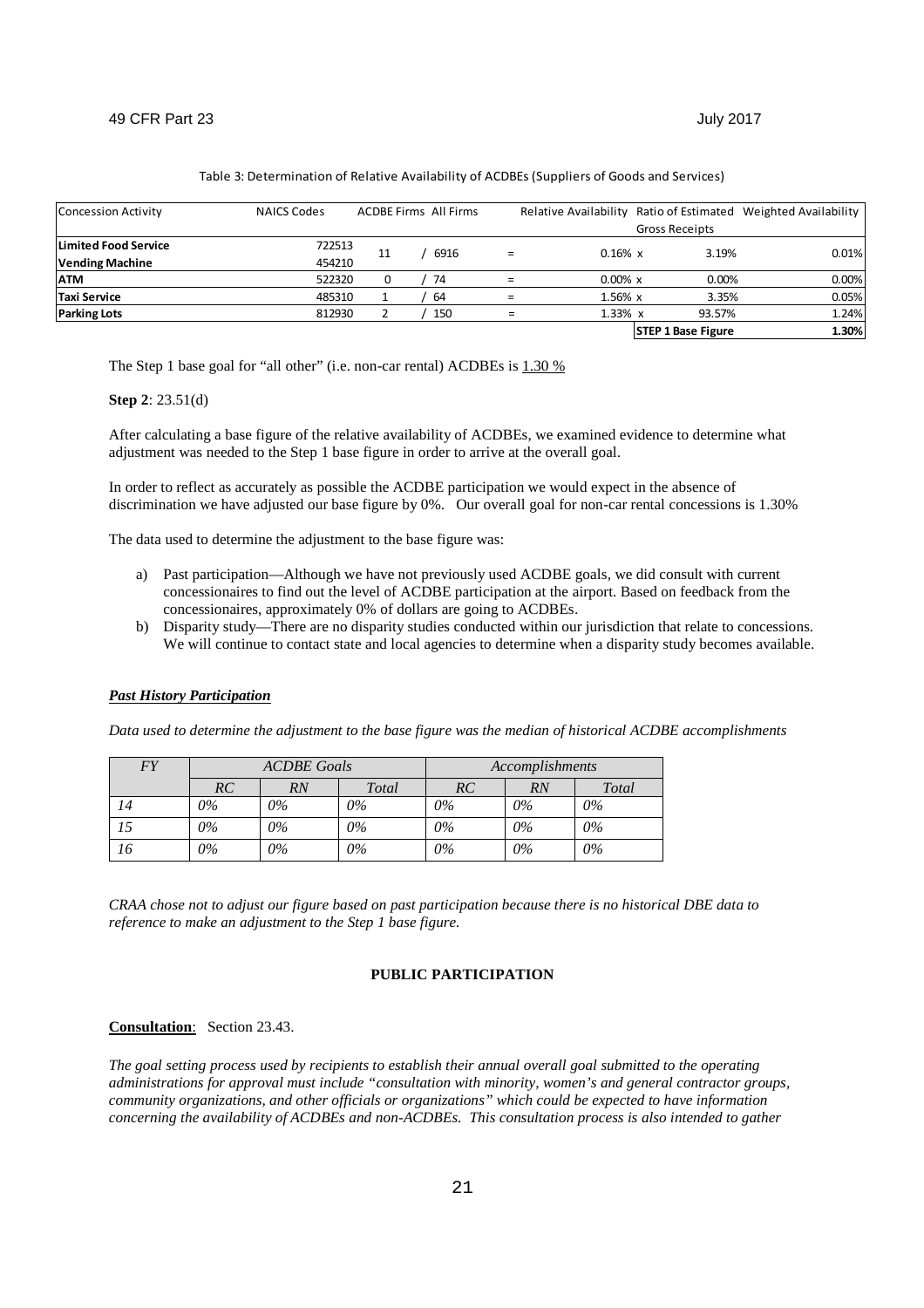*information concerning the effects of discrimination on opportunities for ACDBEs, if present - and establishing a level playing field for the participation of ACDBEs.*

*By definition, the process of consultation involves a scheduled face-to-face conference or meeting of some kind with individuals or groups of interested persons for the purpose of developing and/or assessing a proposed goal and methodology and seeking information or advice before a decision is made.*

*Recipients should identify groups within their market that are likely to have information relevant to the goal setting process or that have a stake in the outcome of the process. Those groups should be contacted and invited to participate in a face-to-face exchange (which may occur at a public meeting) aimed at obtaining the kind of information set out in the regulation regarding establishing the overall ACDBE goal. Efforts should be made to engage in a dialogue with as many interested stakeholders as possible. An advisory committee may be one method of consultation (but not the exclusive method, since this could lead to a recipient talking only to the same people all the time). A description of the consultation process and its purpose should be provided to all invitees.*

*The consultation is expected to occur before the proposed goal is established and prior to publication of the proposed overall goal for inspection and comment by the general public*

*Prior to submitting this goal to the FAA, the CRAA consulted with existing concessionaires themselves concerning the ACDBE goal process.*

## **Breakout of Estimated Race-Neutral & Race Conscious Participation Section 23.51**

CRAA will meet the maximum feasible portion of its overall goal by using race-neutral means of facilitating ACDBE participation. CRAA uses the following race-neutral measures.

- 1. *Locating and identifying ACDBEs and other small businesses who may be interested in participating as concessionaires under 49 CFR Part 23;*
- 2. *Notifying ACDBEs of concession opportunities and encouraging them to compete, when appropriate;*
- 3. *When practical, structuring concession activities so as to encourage and facilitate the participation of ACDBEs;*
- 4. *Providing technical assistance to ACDBEs in overcoming limitations, such as inability to obtain bonding or financing;*
- 5. *Ensuring that competitors for concession opportunities are informed during pre-solicitation meetings about how the sponsor's ACDBE program will affect the procurement process;*
- 6. *Providing information concerning the availability of ACDBE firms to competitors to assist them in obtaining ACDBE participation; and*
- 7. *Establishing a business development program (see 49 CFR Part 26.35); technical assistance program or taking other steps to foster ACDBE participation in concessions.*

We estimate that, in meeting our overall goal of 1.30%, we will obtain 1.30% from race-neutral participation and 0.00% through race-conscious measures.

If CRAA projects that race-neutral measures, standing alone, are not sufficient to meet an overall goal, we will use the following race-conscious measures to meet the overall goal:

- *1. We will establish concession-specific goals for particular concession opportunities.*
- *2. We will negotiate with potential concessionaires to include ACDBE participation through direct ownership arrangements or measures, in the operation of the concession.*
- *3. With prior FAA approval, we will use other methods that take a competitor's ability to provide ACDBE participation into account in awarding a concession.*

In order to ensure that our ACDBE program will be narrowly tailored to overcome the effects of discrimination, if we use concession specific goals we will adjust the estimated breakout of race-neutral and race-conscious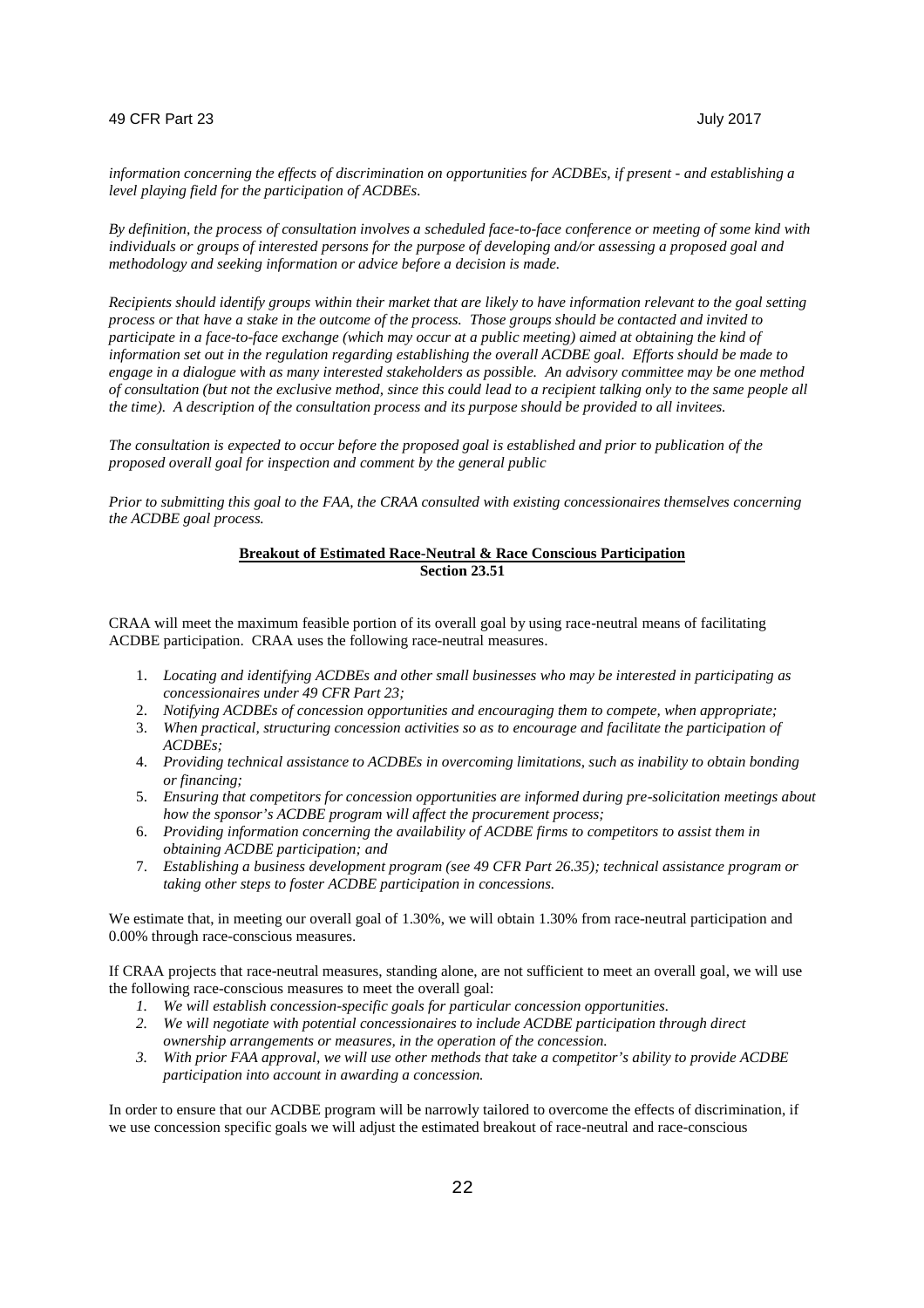participation as needed to reflect actual ACDBE participation (see 26.51(f)) and we will track and report raceneutral and race conscious participation separately. For reporting purposes, race-neutral ACDBE participation includes, but is not necessarily limited to, the following: ACDBE participation through a prime contract that an ACDBE obtains through customary competitive procurement procedures; ACDBE participation through a subcontract on a prime contract that does not carry ACDBE goal; ACDBE participation on a prime contract exceeding a concession specific goal; and ACDBE participation through a subcontract from a prime contractor that did not consider a firm's ACDBE status in making the award.

We will maintain data separately on ACDBE achievements in those contracts with and without concession specific goals, respectively.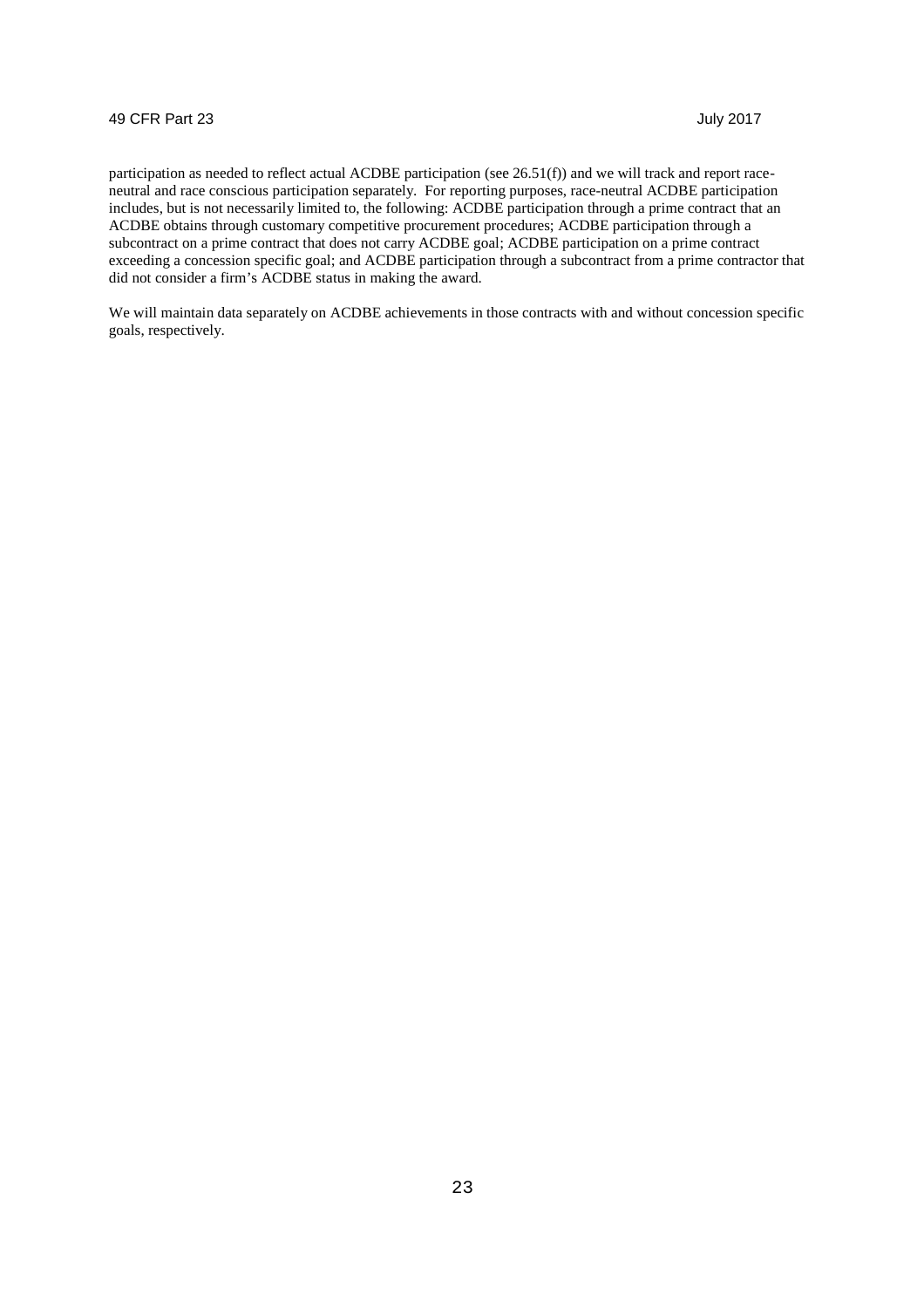#### **ATTACHMENT 5 Section 23.45: Overall Goal Calculation for Car Rental Concessions**

#### **AMOUNT OF GOAL**

**The CRAA's overall car rental goal for the period October 1, 2016 and ending September 30, 2019 is the following: 1.0% of the total gross receipts of car rental operations at the Lansing Airport. No new car rental concession opportunities anticipated for this time period.**

| <b>Fiscal Year</b> | <b>Concessions Revenue</b> |  |  |
|--------------------|----------------------------|--|--|
| IFY 2014           | 5,494,304.93               |  |  |
| IFY 2015           | 5,059,164.73               |  |  |
| IFY 2016           | 5,000,903.24               |  |  |
| Total              | 15,554,372.90              |  |  |

Table 1: Gross Receipts for Car Rental Concessions FY 2014-2016

Based on the information provided by the car rental companies shown in above table, the total gross revenue for the three (3) year period for car rental concessions is \$15,554,372.90. This base number was multiplied by 0.10%, which is an estimated historic growth rate for car rentals over the last 8 years for a total car rental concessions base of \$15,709,916.63.

## **Determination of Market Area**

The market area is defined by the geographical area in which the substantial majority of firms which seek to do concessions business with the airport are located and the geographical area in which the firms which receive the substantial majority of concessions-related revenues are located.

Based upon a list of current car rental concessionaires at the airport, the market area for car rental concessions at the Lansing Airport was determined to be nationwide. This market area was established based on the fact that car rental concession businesses at the Lansing Airport are based in various states across the country as described in the following table.

| Company                     | <b>Operating As</b> | City      | State |
|-----------------------------|---------------------|-----------|-------|
| Avis Rent-A-Car             | Avis                | Pasippany | -NJ   |
| Budget Rent-A-Car           | <b>Budget</b>       | Pasippany | NJ    |
| The Hertz Corporation Hertz |                     | Sneville  | GА    |

Table 2: Location of Car Rental Companies

## **METHODOLOGY USED TO DEVELOP THE GOAL**

#### **Goods and Services**

The CRAA can meet the percentage goal by including the purchases from ACDBEs of goods and services used in business at the airport. The dollar value from purchases of goods and services from ACDBEs may be added to the numerator, and the dollar value from purchases of goods and services from all firms (ACDBEs and non-ACDBEs) may be added to the denominator.

#### **Management Contract or Subcontract**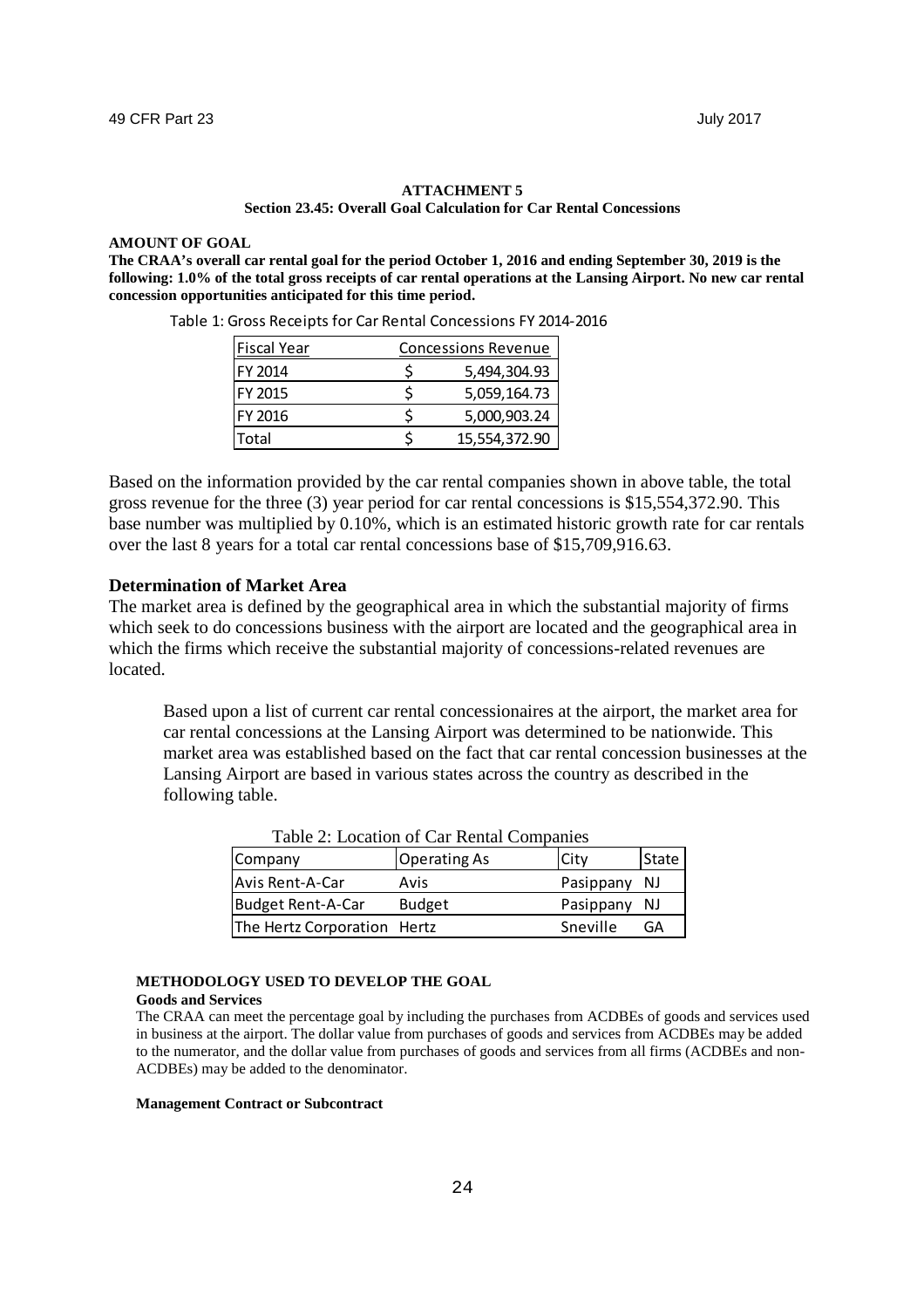The CRAA can meet the percentage goal by including any businesses operated through a management contract or subcontract with an ACDBE. The CRAA and the businesses at the airport will add the dollar amount of a management contract or subcontract with an ACDBE to the total participation by ACDBEs in airport concessions (both the numerator and the denominator) and to the base from which the CRAA's percentage goal is calculated. However, the dollar amount of a management contract or subcontract with a non-ACDBE and the gross revenue of business activities to which the management contract or subcontract pertains will not be added to this base in either the numerator or denominator.

#### **Step 1: Base Goal – 23.51 (c)**

The CRAA determined the base figure for the relative availability of car rental ACDBEs. The base figure was calculated as follows:

- In order to determine the relative availability of ACDBEs in the area for car rental concessions, we must compare the overall availability of all car rental concessionaires. The standard NAICS code 53211, which refers to Passenger Car Rental firms, was used for two reasons:
	- The U.S. Census Bureau's 2015 County Business Patterns for the entire U.S. says there are a total of 10,288 Passenger Car Rental firms in the U.S.;
	- o The 2012 Survey of Business Owners, as presented by the U.S. Census Bureau (American FactFinder), for NAICS code 53211 says that there are 2,391 total firms in the code with paid employees and that there are 310 minority firms within the code. From this 2012 survey we believe that there is at least the potential for up to 10% of firms in the code to be certified as ACDBEs across the nation.
- However, since none of the passenger car rental firms currently at the Lansing Airport are ACDBEs, since there are no passenger car rental firms certified on the Michigan UCP list, and that there is no national ACDBE listing of certified ACDBEs in NAICS code 53211, we have set the Step 1 base goal for car rental ACDBEs to be 0.0%

We do, though, acknowledge that nationwide car rental companies do purchase goods and services from ACDBE firms. During this 3-year goal period we will collect reports from all car rental companies as to their utilization of ACDBEs to determine how we can apply that information to revising and adjusting car rental ACDBE goals in future goal setting periods. If the car rental companies can demonstrate through a cost allocation plan for vehicles, insurance, fuel and other goods and services that are either purchased directly for Lansing Airport's car rental operations, or indirectly purchased and allocated individually as in an allocation for car insurance, then we will take that information into consideration as it applies to each car rental company's ACDBE goal and cumulatively evaluate progress towards meeting the defined 3-year goals.

#### **Step 2: Adjustments to the Base Goal 23.51 (d)**

After calculating a base figure of the relative availability of ACDBEs, the CRAA examined evidence to determine whether or not the base figure needs to be adjusted in order to arrive at the overall goal.

The data used to determine the adjustment to the base figure was:

• Past Participation (Car Rental Concessions) – Once the base figure has been calculated, the regulations require that the recipient "examine all relevant evidence reasonably available to determine what adjustment, if any, is needed to the base figure in order to arrive at your overall goal" 49 CFR Past 23.51 (d).

The regulations further state that there are many types of evidence which must be considered when adjusting the base figure. These include:

The current capacity of ACDBEs to perform work in your concessions program, as measured by the volume of work ACDBEs have performed in recent years; and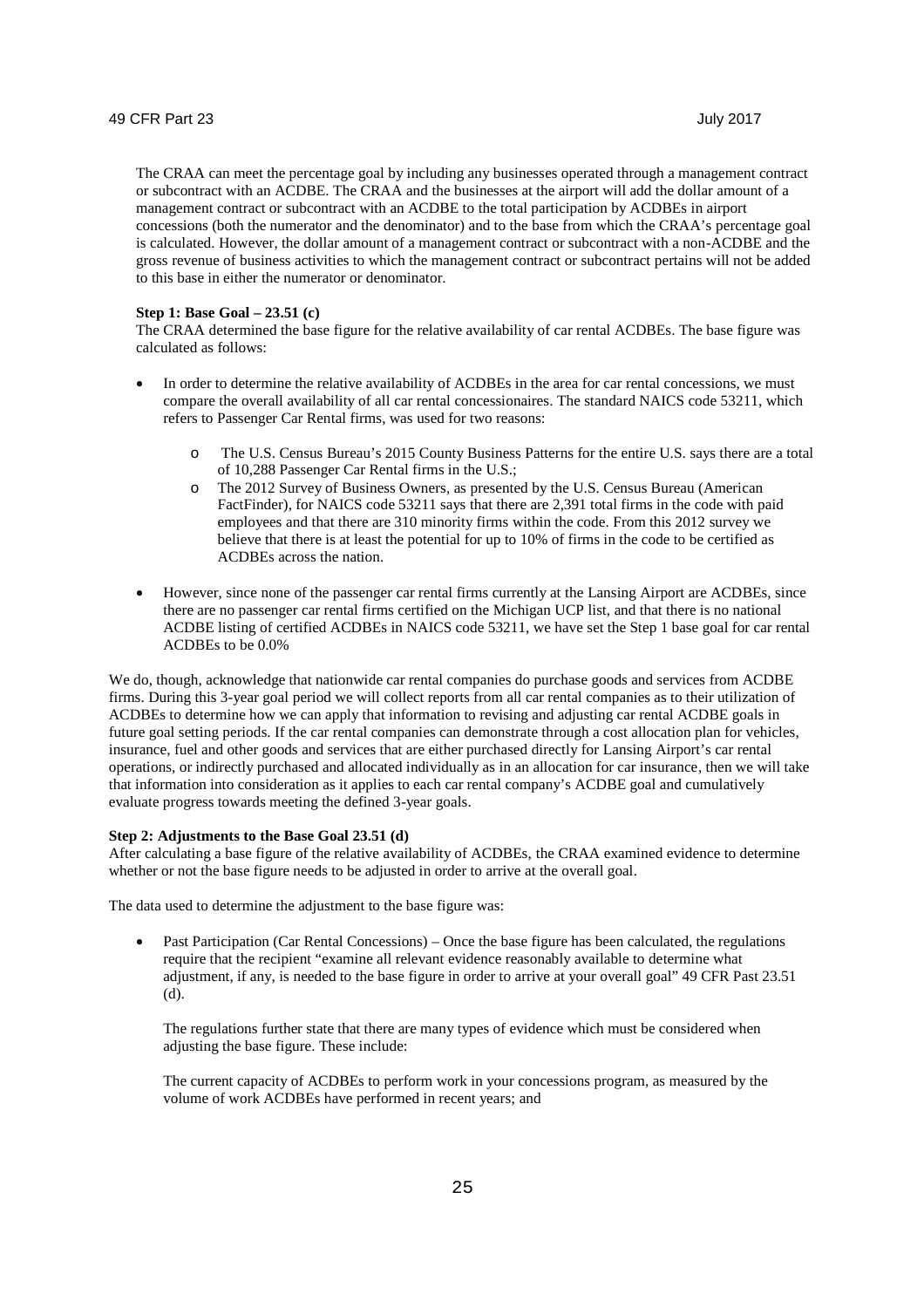The historical ACDBE accomplishments at the airports in recent years were examined relative to the above consideration. Specifically, the annual Concessions Activity Report for the reporting periods was assessed. The CRAA has not had any ACDBE car rental concessionaires or achievement, therefore, past ACDBE car rental achievement is 0.0%.

- Potential Participation (Car Rental Concessions) While nationally there may not be potential for ACDBE participation, we do recognize that there may be local businesses that could provide goods or services to Passenger Car Rental companies. Among these could be car cleaning supplies, windshield repair services or towing services. In a review of the Michigan UCP list of certified ACDBEs, we do not find certified local businesses that might fulfill as car rental need.
- Disparity Study The regulations also states that other evidence may be considered. This includes: *Evidence from disparity studies conducted anywhere within your jurisdiction, to the extent it is not already accounted for in your base figure.*

The CRAA is not aware of any disparity studies that have been conducted in the Lansing area.

 Adjustments to the Step 1 Base Goal – After considering the past participation of ACDBEs at the Lansing Airport, the potential for future services to be provided by existing ACDBEs and investigating any disparity studies completed within the jurisdiction, the Step 1 Base Goal was adjusted. The CRAA will establish a 1.0% goal for car rental concessions into each car rental agreement as it is renewed annually.

As an ongoing effort, the CRAA will also require annual reporting of car rental progress towards the goal, to include both the total dollar volume of ACDBE participation and the NAICS code and individual participation of each ACDBE as they have participated.

With this modification the final overall goal for car rental concessions is  $1.0\%$ .

### **PUBLIC PARTICIPATION**

#### **Consultation**: Section 23.43.

- *The goal setting process used by recipients to establish their annual overall goal submitted to the operating administrations for approval must include "consultation with minority, women's and general contractor groups, community organizations, and other officials or organizations" which could be expected to have information concerning the availability of ACDBEs and non-ACDBEs. This consultation process is also intended to gather information concerning the effects of discrimination on opportunities for ACDBEs, if present - and establishing a level playing field for the participation of ACDBEs.*
- *By definition, the process of consultation involves a scheduled face-to-face conference or meeting of some kind with individuals or groups of interested persons for the purpose of developing and/or assessing a proposed goal and methodology and seeking information or advice before a decision is made.*
- *Recipients should identify groups within their market that are likely to have information relevant to the goal setting process or that have a stake in the outcome of the process. Those groups should be contacted and invited to participate in a face-to-face exchange (which may occur at a public meeting) aimed at obtaining the kind of information set out in the regulation regarding establishing the overall ACDBE goal. Efforts should be made to engage in a dialogue with as many interested stakeholders as possible. An advisory committee may be one method of consultation (but not the exclusive method, since this could lead to a recipient talking only to the same people all the time). A description of the consultation process and its purpose should be provided to all invitees.*
- *The consultation is expected to occur before the proposed goal is established and prior to publication of the proposed overall goal for inspection and comment by the general public.*
- *The consultation process must be documented in the recipient's annual goal submission.*

*Prior to submitting this goal to the FAA, the CRAA consulted with existing concessionaires themselves concerning the ACDBE goal process and opportunities to increase participation of ACDBEs.*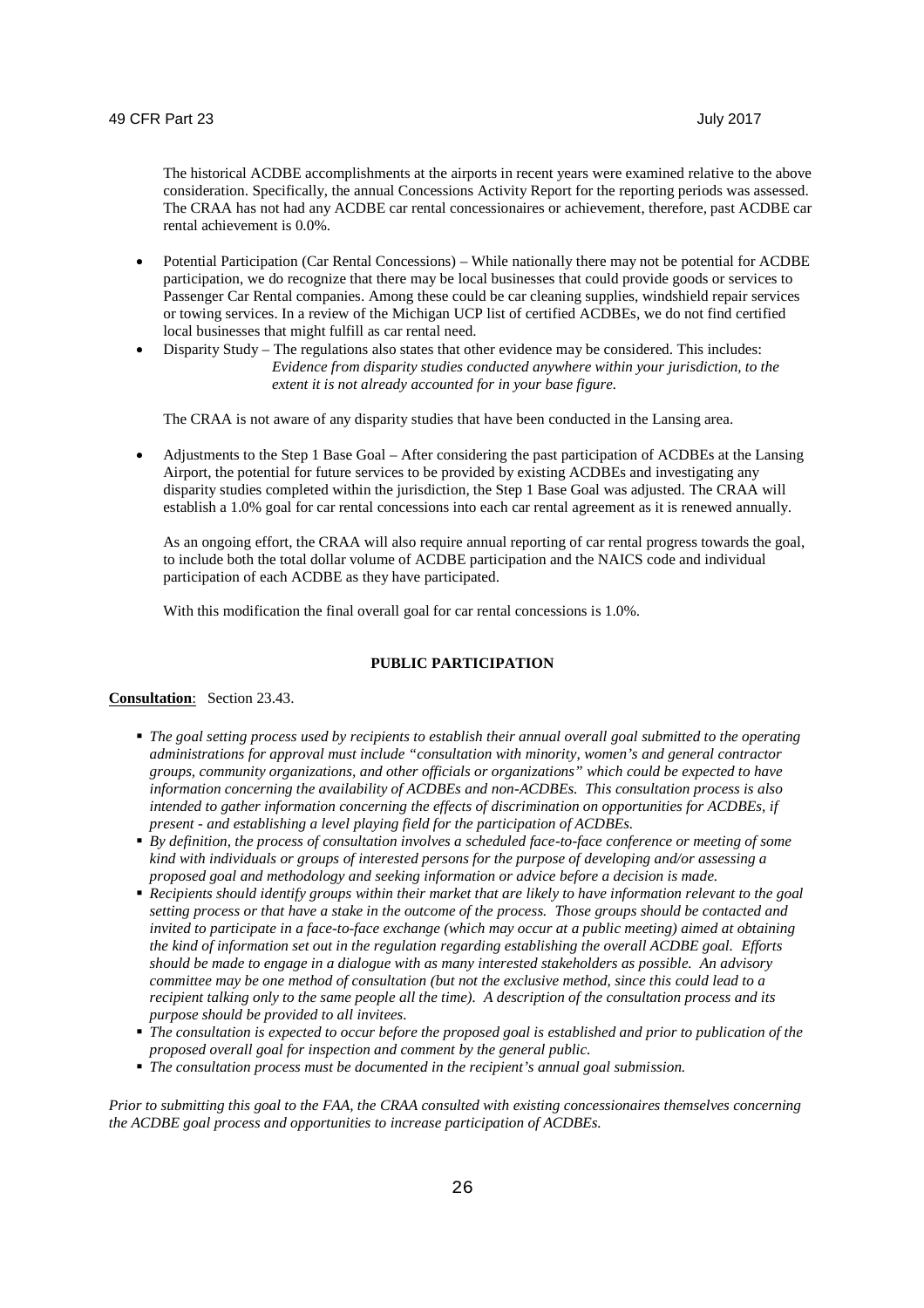#### **Breakout of Estimated Race-Neutral & Race Conscious Participation Section 23.51**

The CRAA will meet the maximum feasible portion of its overall goal by using race-neutral means of facilitating ACDBE participation. The CRAA uses the following race-neutral measures

We understand that we will be expected to actually take these steps, and this is not merely a paper exercise.

- 1. *Locating and identifying ACDBEs and other small businesses who may be interested in participating as concessionaires under 49 CFR Part 23;*
- 2. *Notifying ACDBEs of concession opportunities and encouraging them to compete, when appropriate;*
- 3. *When practical, structuring concession activities so as to encourage and facilitate the participation of ACDBEs;*
- 4. *Providing technical assistance to ACDBEs in overcoming limitations, such as inability to obtain bonding or financing;*
- 5. *Ensuring that competitors for concession opportunities are informed during pre-solicitation meetings about how the sponsor's ACDBE program will affect the procurement process;*
- 6. *Providing information concerning the availability of ACDBE firms to competitors to assist them in obtaining ACDBE participation; and*
- 7. *Establishing a business development program (see 49 CFR Part 26.35); technical assistance program or taking other steps to foster ACDBE participation in concessions.*

We estimate that, in meeting our overall goal of 1.0% we will obtain 1.0% from race-neutral participation and 0% through race-conscious measures.

If we project that race-neutral measures, standing alone, are not sufficient to meet an overall goal, we will use the following race-conscious measures to meet the overall goal:

- *1. We will establish concession-specific goals for particular concession opportunities.*
- *2. We will negotiate with potential concessionaires to include ACDBE participation through direct ownership arrangements or measures, in the operation of the concession.*
- *3. With prior FAA approval, we will use other methods that take a competitor's ability to provide ACDBE participation into account in awarding a concession.*

In order to ensure that our ACDBE program will be narrowly tailored to overcome the effects of discrimination, if we use concession specific goals we will adjust the estimated breakout of race-neutral and race-conscious participation as needed to reflect actual ACDBE participation (see 26.51(f)) and we will track and report raceneutral and race conscious participation separately. For reporting purposes, race-neutral ACDBE participation includes, but is not necessarily limited to, the following: ACDBE participation through a prime contract that an ACDBE obtains through customary competitive procurement procedures; ACDBE participation through a subcontract on a prime contract that does not carry ACDBE goal; ACDBE participation on a prime contract exceeding a concession specific goal; and ACDBE participation through a subcontract from a prime contractor that did not consider a firm's ACDBE status in making the award.

We will maintain data separately on ACDBE achievements in those contracts with and without concession specific goals, respectively.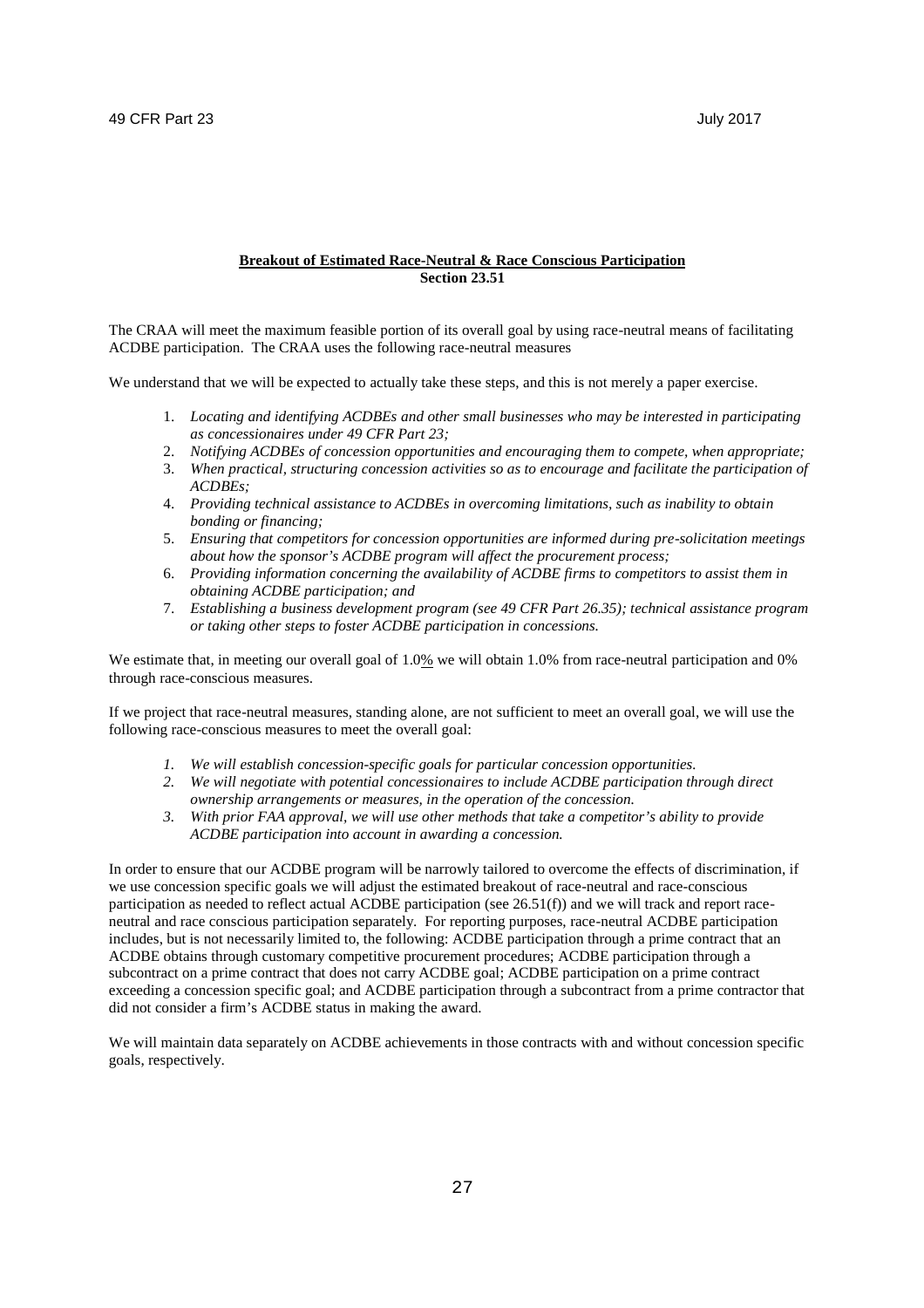#### **Forms 1 & 2 for Demonstration of Good Faith Efforts**

*Forms 1 and 2 should be provided as part of the solicitation documents*.

## **FORM 1: AIRPORT CONCESSION DISADVANTAGED BUSINESS ENTERPRISE (ACDBE) UTILIZATION**

The undersigned bidder/offeror has satisfied the requirements of the bid/proposal specification in the following manner (please check the appropriate space):

\_\_\_\_\_ The bidder/offeror is committed to a minimum of \_\_\_\_ % ACDBE utilization on this contract.

\_\_\_\_\_ The bidder/offeror (if unable to meet the ACDBE goal of \_\_\_\_%) is committed to a minimum of  $\frac{1}{2}$ % ACDBE utilization on this contract and submitted documentation demonstrating good faith efforts.

Name of bidder/offeror's firm:

State Registration No.

By \_\_\_\_\_\_\_\_\_\_\_\_\_\_\_\_\_\_\_\_\_\_\_\_\_\_\_\_\_\_\_\_\_\_\_ \_\_\_\_\_\_\_\_\_\_\_\_\_\_\_\_\_\_\_\_\_\_

(Signature) Title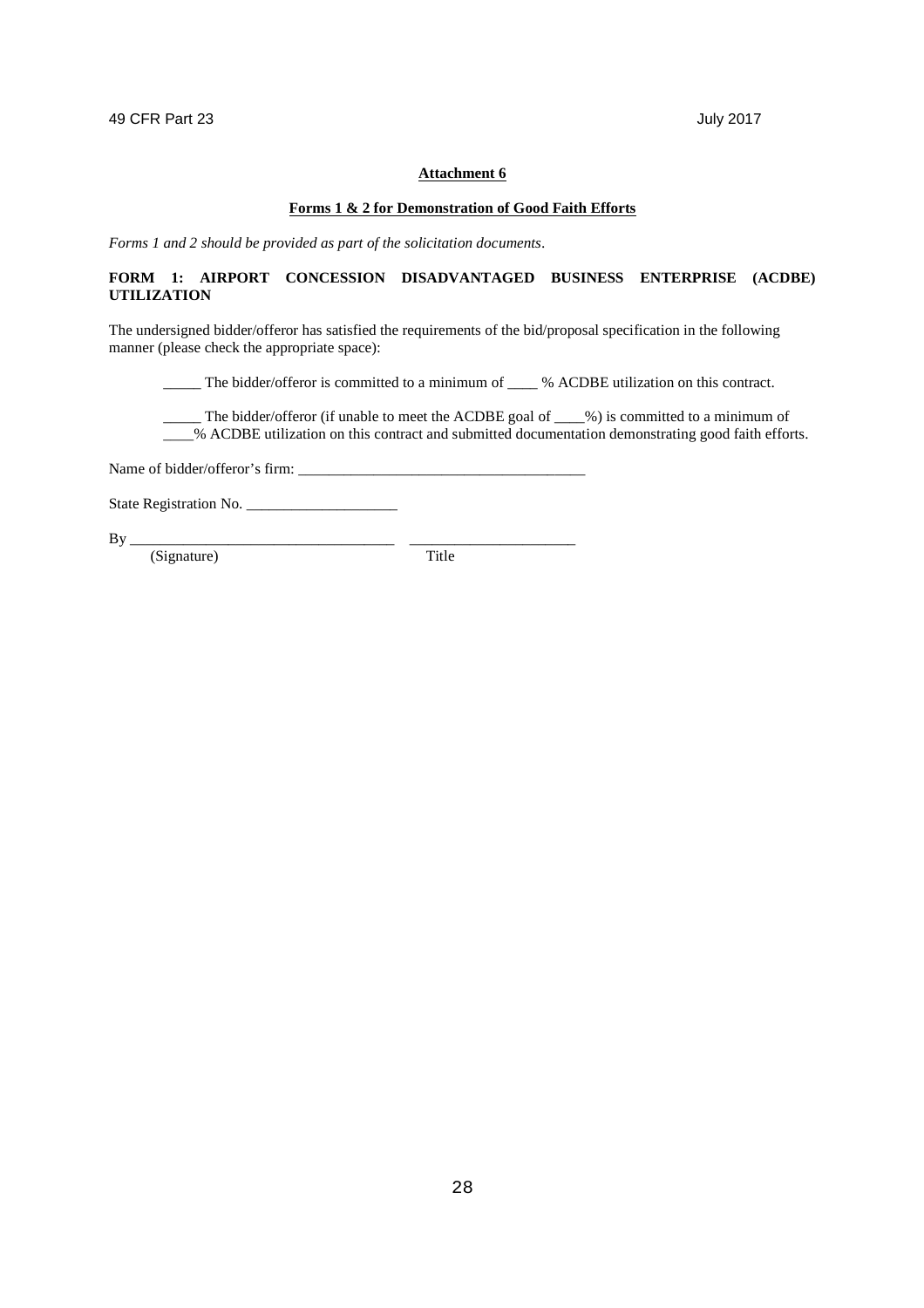## **FORM 2: LETTER OF INTENT**

| Description of work to be performed by ACDBE firm: |  |
|----------------------------------------------------|--|
|                                                    |  |
|                                                    |  |
|                                                    |  |
|                                                    |  |

The bidder/offeror is committed to utilizing the above-named ACDBE firm for the work described above. The estimated dollar value of this work is  $\frac{8}{100}$ .

#### **Affirmation**

The above-named ACDBE firm affirms that it will perform the portion of the contract for the estimated dollar value as stated above.

By \_\_\_\_\_\_\_\_\_\_\_\_\_\_\_\_\_\_\_\_\_\_\_\_\_\_\_\_\_\_\_\_\_\_\_\_\_\_\_\_\_\_\_\_\_\_\_\_\_\_\_\_\_\_\_\_\_\_

(Signature) (Title)

**If the bidder/offeror does not receive award of the prime contract, any and all representations in this Letter of Intent and Affirmation shall be null and void.**

(Submit this page for each ACDBE subcontractor.)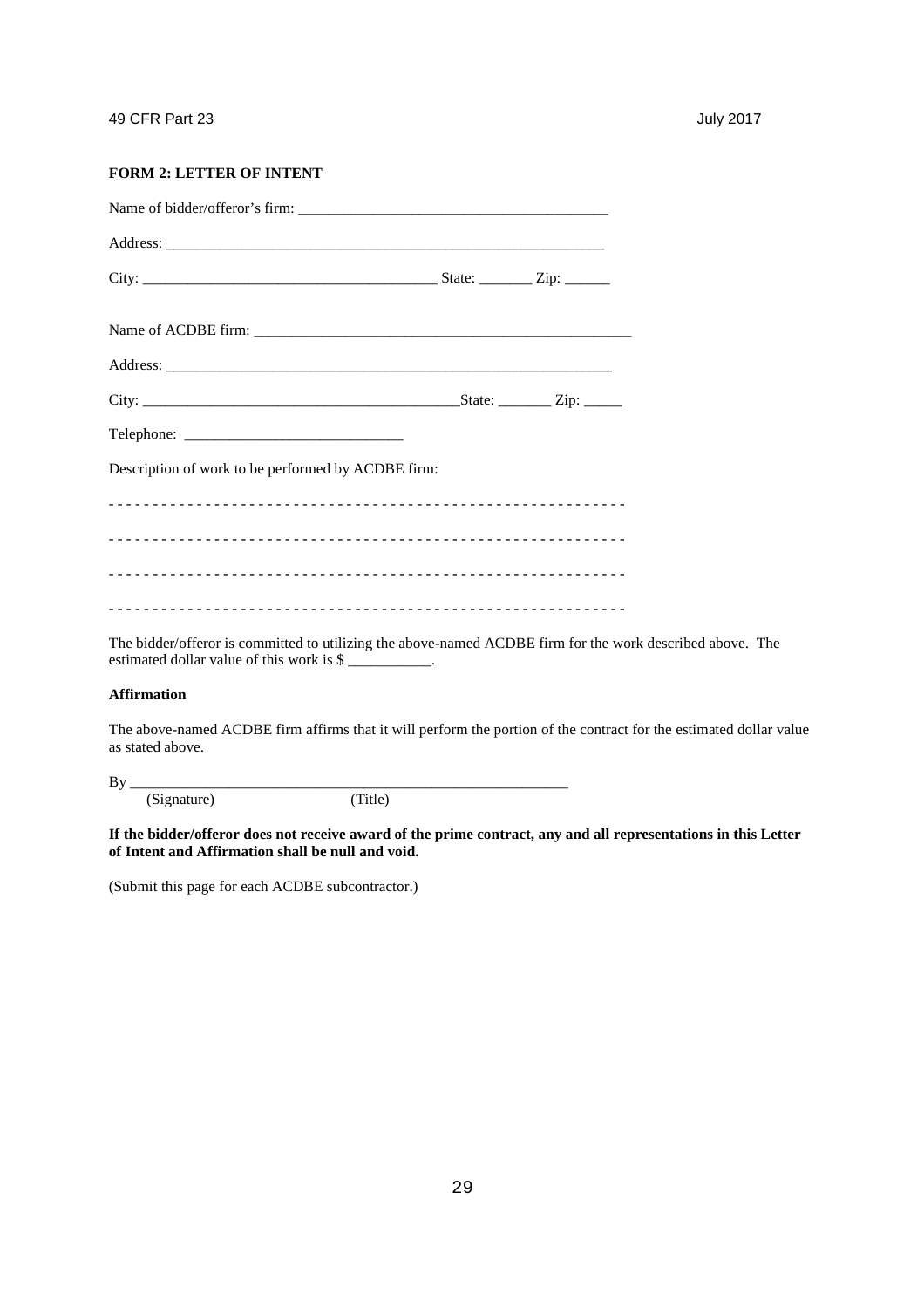## **ACDBE Certification Application Form**

*Application can be found at: http://mdotjboss.state.mi.us/webforms/GetDocument.htm?fileName=0166A.pdf*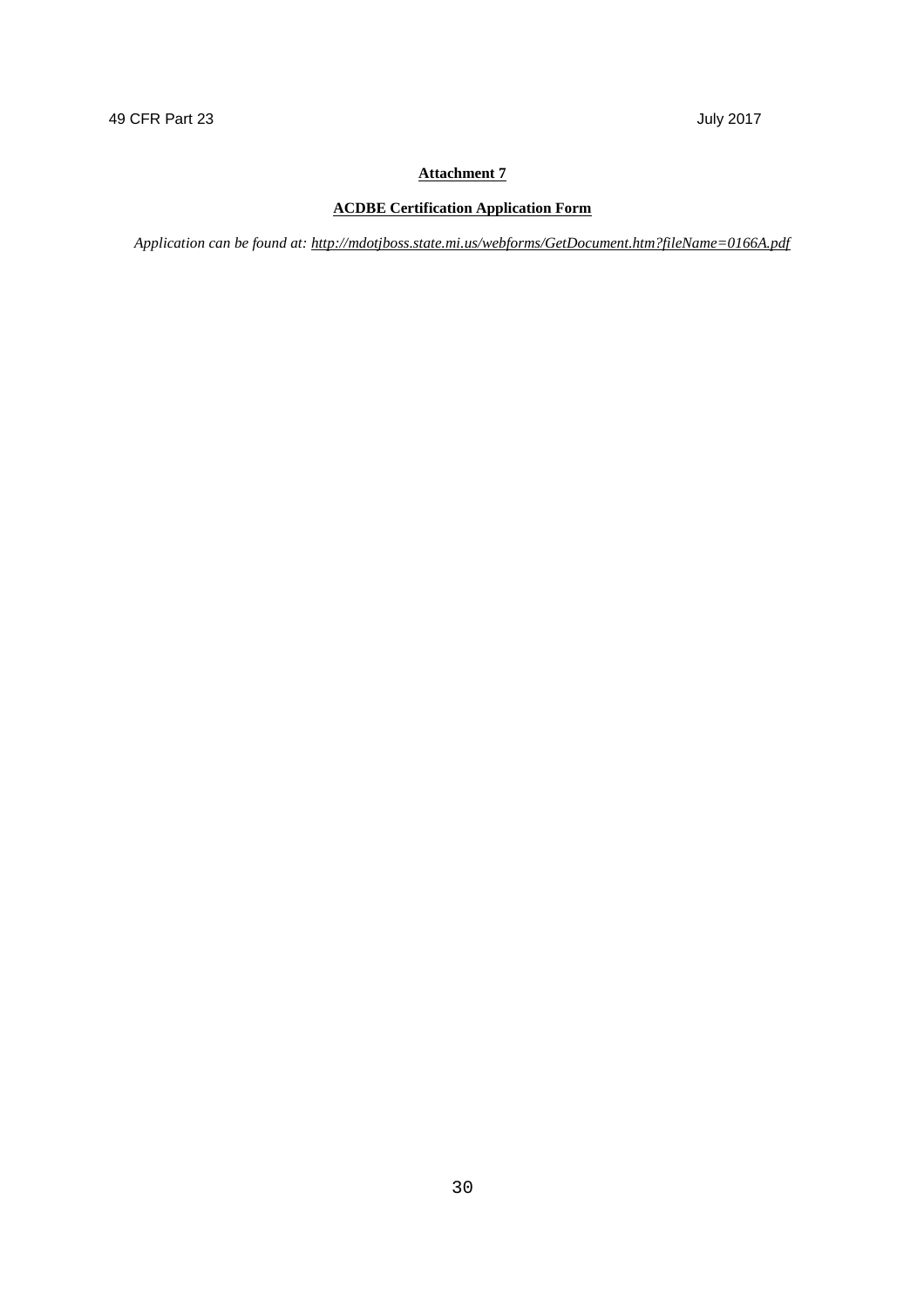#### **Procedures for Removal of ACDBEs Eligibility**

*(a)Ineligibility complaints.*

*(1) Any person may file with you a written complaint alleging that a currently-certified firm is ineligible and specifying the alleged reasons why the firm is ineligible. You are not required to accept a general allegation that a firm is ineligible or an anonymous complaint. The complaint may include any information or arguments supporting the complainant's assertion that the firm is ineligible and should not continue to be certified. Confidentiality of complainants' identities must be protected as provided in § 26.109(b).*

*(2) You must review your records concerning the firm, any material provided by the firm and the complainant, and other available information. You may request additional information from the firm or conduct any other investigation that you deem necessary.*

*(3) If you determine, based on this review, that there is reasonable cause to believe that the firm is ineligible, you must provide written notice to the firm that you propose to find the firm ineligible, setting forth the reasons for the proposed determination. If you determine that such reasonable cause does not exist, you must notify the complainant and the firm in writing of this determination and the reasons for it. All statements of reasons for findings on the issue of reasonable cause must specifically reference the evidence in the record on which each reason is based.*

*(b)Recipient-initiated proceedings. If, based on notification by the firm of a change in its circumstances or other information that comes to your attention, you determine that there is reasonable cause to believe that a currently certified firm is ineligible, you must provide written notice to the firm that you propose to find the firm ineligible, setting forth the reasons for the proposed determination. The statement of reasons for the finding of reasonable cause must specifically reference the evidence in the record on which each reason is based.*

*(c)DOT directive to initiate proceeding.*

*(1) If the concerned operating administration determines that information in your certification records, or other information available to the concerned operating administration, provides reasonable cause to believe that a firm you certified does not meet the eligibility criteria of this part, the concerned operating administration may direct you to initiate a proceeding to remove the firm's certification.*

*(2) The concerned operating administration must provide you and the firm a notice setting forth the reasons for the directive, including any relevant documentation or other information.*

*(3) You must immediately commence and prosecute a proceeding to remove eligibility as provided by paragraph (b) of this section.*

*(d)Hearing. When you notify a firm that there is reasonable cause to remove its eligibility, as provided in paragraph (a), (b), or (c) of this section, you must give the firm an opportunity for an informal hearing, at which the firm may respond to the reasons for the proposal to remove its eligibility in person and provide information and arguments concerning why it should remain certified.*

*(1) In such a proceeding, you bear the burden of proving, by a preponderance of the evidence, that the firm does not meet the certification standards of this part.*

*(2) You must maintain a complete record of the hearing, by any means acceptable under state law for the retention of a verbatim record of an administrative hearing. If there is an appeal to DOT under § 26.89, you must provide a transcript of the hearing to DOT and, on request, to the firm. You must retain the original record of the hearing. You may charge the firm only for the cost of copying the record.*

*(3) The firm may elect to present information and arguments in writing, without going to a hearing. In such a situation, you bear the same burden of proving, by a preponderance of the evidence, that the firm does not meet the certification standards, as you would during a hearing.*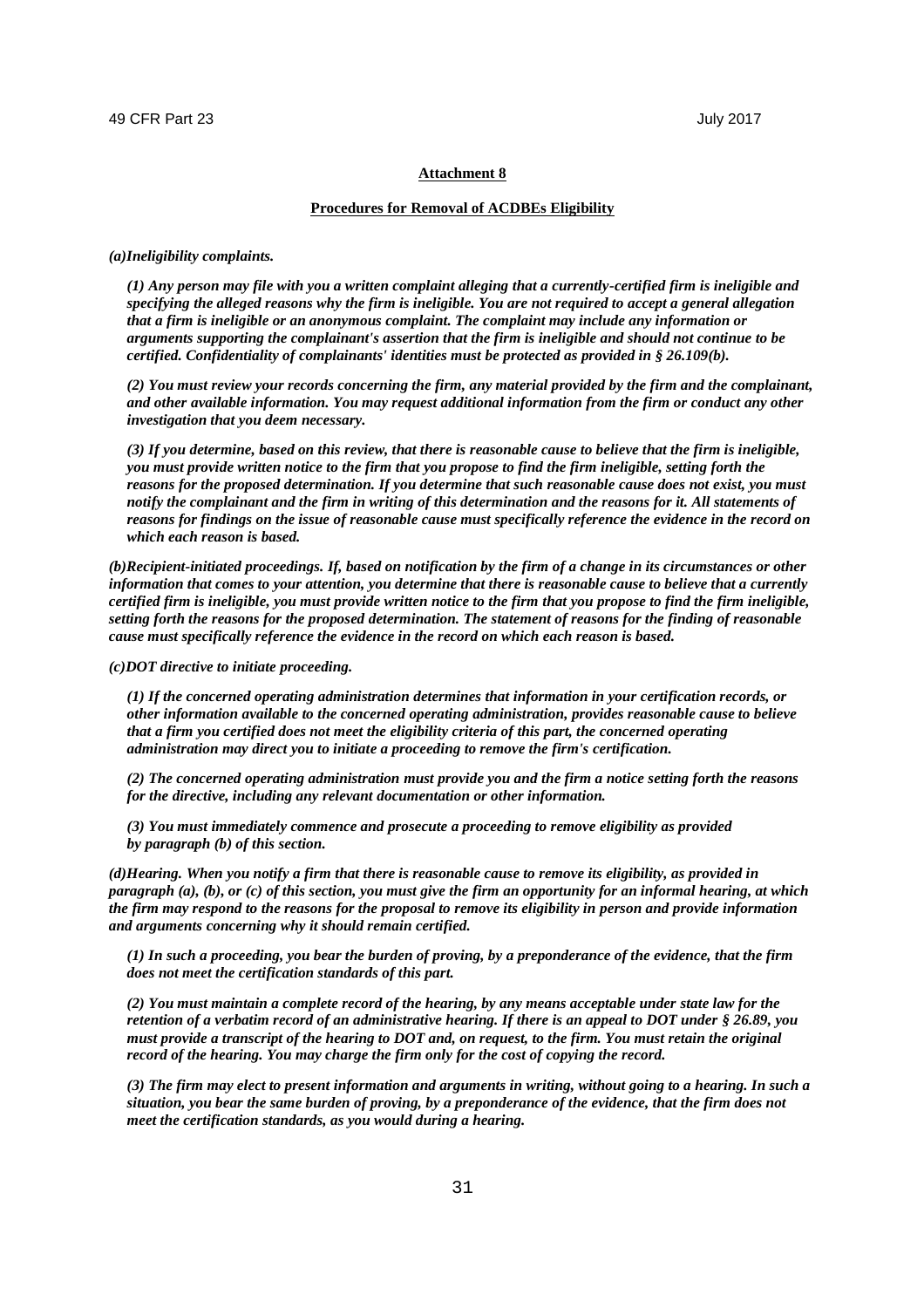*(e)Separation of functions. You must ensure that the decision in a proceeding to remove a firm's eligibility is made by an office and personnel that did not take part in actions leading to or seeking to implement the proposal to remove the firm's eligibility and are not subject, with respect to the matter, to direction from the office or personnel who did take part in these actions.*

*(1) Your method of implementing this requirement must be made part of your DBEprogram.*

*(2) The decisionmaker must be an individual who is knowledgeable about the certification requirements of your DBE program and this part.*

*(3) Before a UCP is operational in its state, a small airport or small transit authority (i.e., an airport or transit authority serving an area with less than 250,000 population) is required to meet this requirement only to the extent feasible.*

*(f)Grounds for decision. You may base a decision to remove a firm's eligibility only on one or more of the following grounds:*

*(1) Changes in the firm's circumstances since the certification of the firm by therecipient that render the firm unable to meet the eligibility standards of this part;*

*(2) Information or evidence not available to you at the time the firm was certified;*

*(3) Information relevant to eligibility that has been concealed or misrepresented by the firm;*

*(4) A change in the certification standards or requirements of the Department since you certified the firm;*

*(5) Your decision to certify the firm was clearly erroneous;*

*(6) The firm has failed to cooperate with you (see § 26.109(c));*

*(7) The firm has exhibited a pattern of conduct indicating its involvement in attempts to subvert the intent or requirements of the DBE program (see § 26.73(a)(2)); or*

*(8) The firm has been suspended or debarred for conduct related to the DBE program. The notice required by paragraph (g) of this section must include a copy of the suspension or debarment action. A decision to remove a firm for this reason shall not be subject to the hearing procedures in paragraph (d) of this section.* 

*(g)Notice of decision. Following your decision, you must provide the firm written notice of the decision and the reasons for it, including specific references to the evidence in the record that supports each reason for the decision. The notice must inform the firm of the consequences of your decision and of the availability of an appeal to the Department of Transportation under § 26.89. You must send copies of the notice to the complainant in an ineligibility complaint or the concerned operating administration that had directed you to initiate the proceeding. Provided that, when sending such a notice to a complainant other than a DOT operating administration, you must not include information reasonably construed as confidential business information without the written consent of the firm that submitted the information.*

*(h) [Reserved]*

*(i)Status of firm during proceeding.*

*(1) A firm remains an eligible DBE during the pendancy of your proceeding to remove its eligibility.*

*(2) The firm does not become ineligible until the issuance of the notice provided for inparagraph (g) of this section.*

*(j)Effects of removal of eligibility. When you remove a firm's eligibility, you must take the following action:*

*(1) When a prime contractor has made a commitment to using the ineligible firm, or you have made a commitment to using a DBE prime contractor, but a subcontract orcontract has not been executed before you issue the decertification notice provided for in paragraph (g) of this section, the ineligible firm does not count*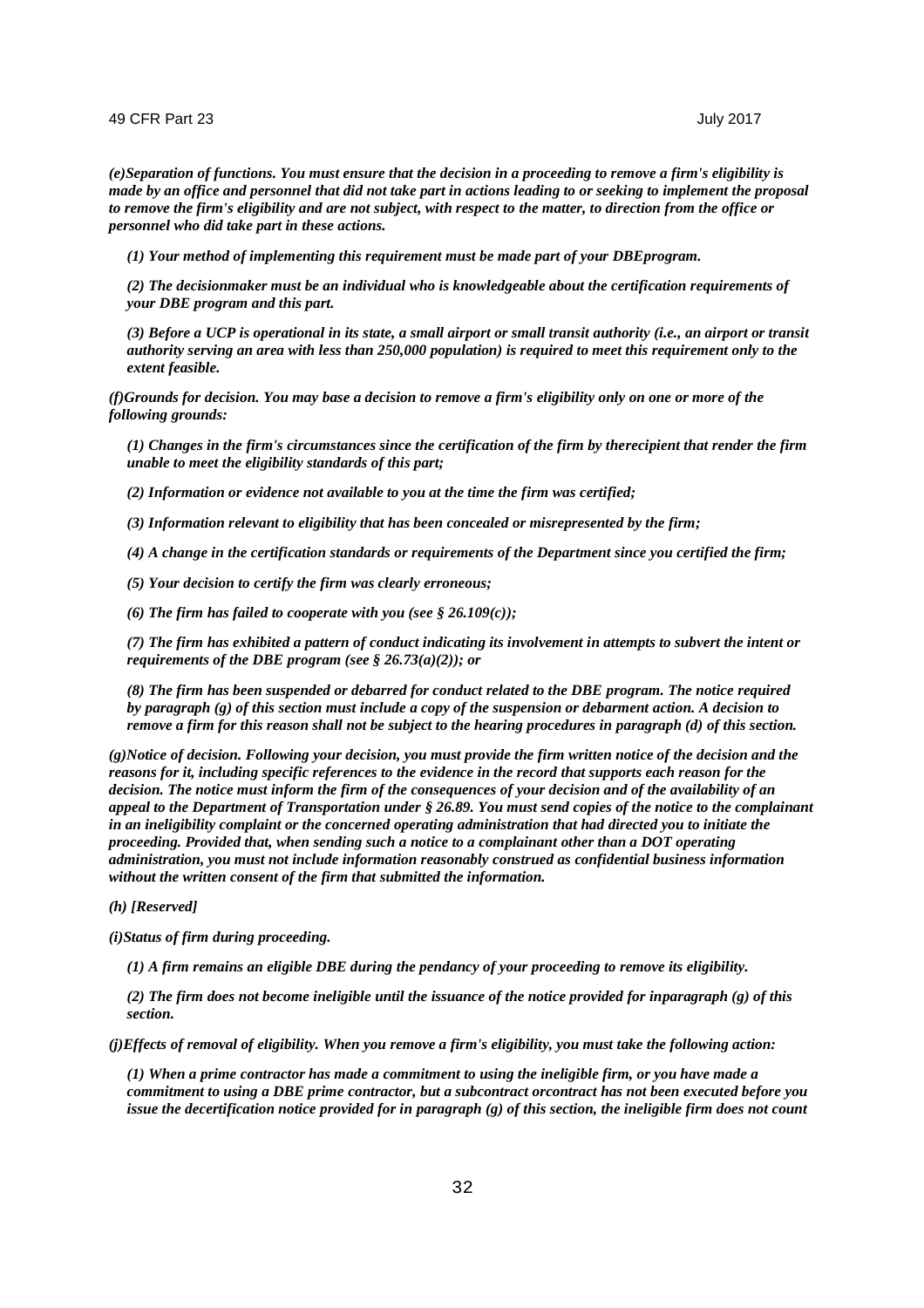*toward the contract goal or overall goal. You must direct the prime contractor to meet the contract goal with an eligible DBE firm or demonstrate to you that it has made a good faith effort to do so.*

*(2) If a prime contractor has executed a subcontract with the firm before you have notified the firm of its ineligibility, the prime contractor may continue to use the firm on the contract and may continue to receive credit toward its DBE goal for the firm's work. In this case, or in a case where you have let a prime contract to the DBE that was later ruled ineligible, the portion of the ineligible firm's performance of the contract remaining after you issued the notice of its ineligibility shall not count toward your overall goal, but may count toward the contract goal.*

*(3)Exception: If the DBE's ineligibility is caused solely by its having exceeded the size standard during the performance of the contract, you may continue to count its participation on that contract toward overall and contract goals.*

*(k)Availability of appeal. When you make an administratively final removal of a firm's eligibility under this section, the firm may appeal the removal to the Department under § 26.89.*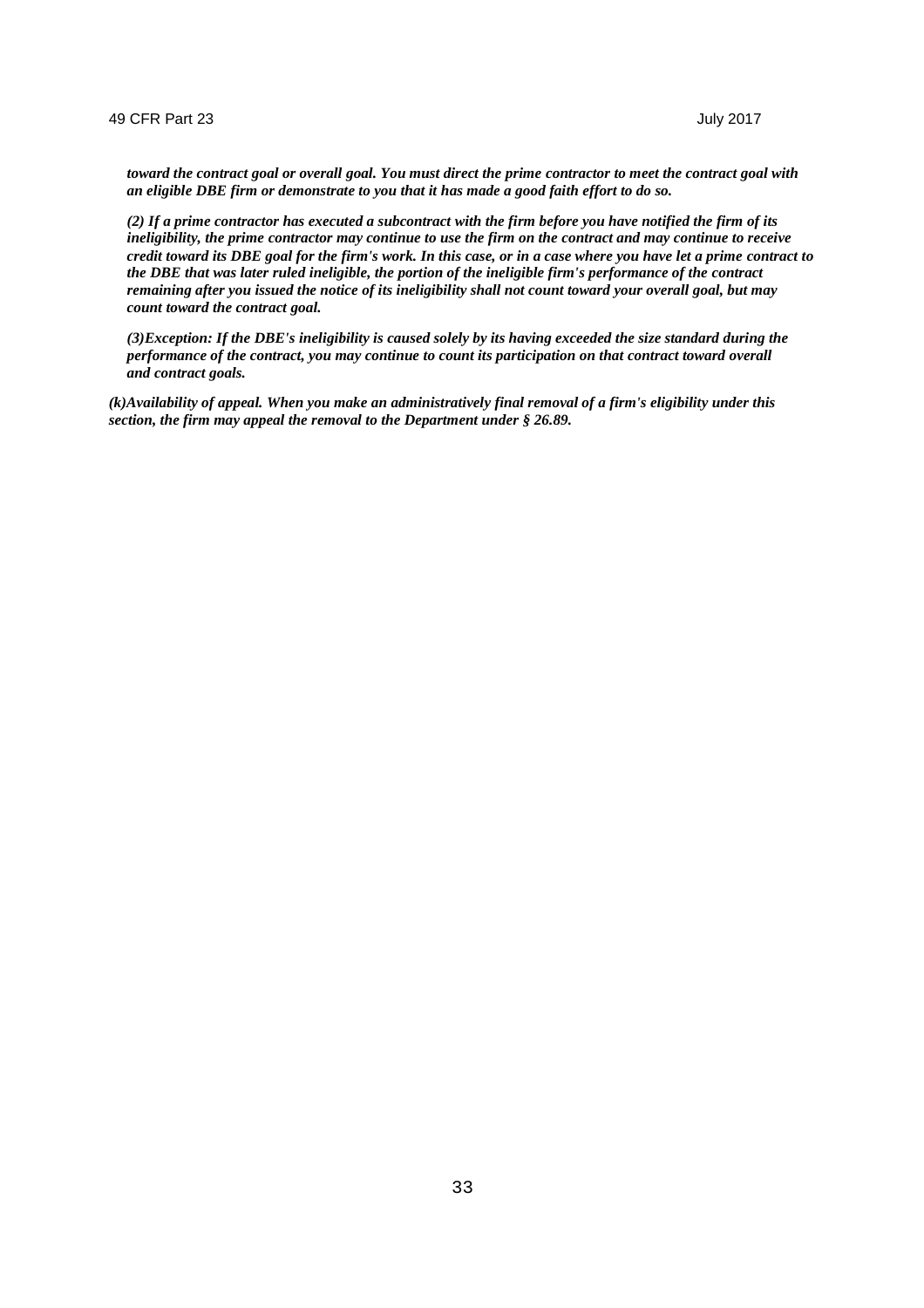## **ATTACHMENT 9**

## **State's UCP Agreement**

Located at: **https://mdotjboss.state.mi.us/webforms/GetDocument.htm?fileName=0166A.pdf**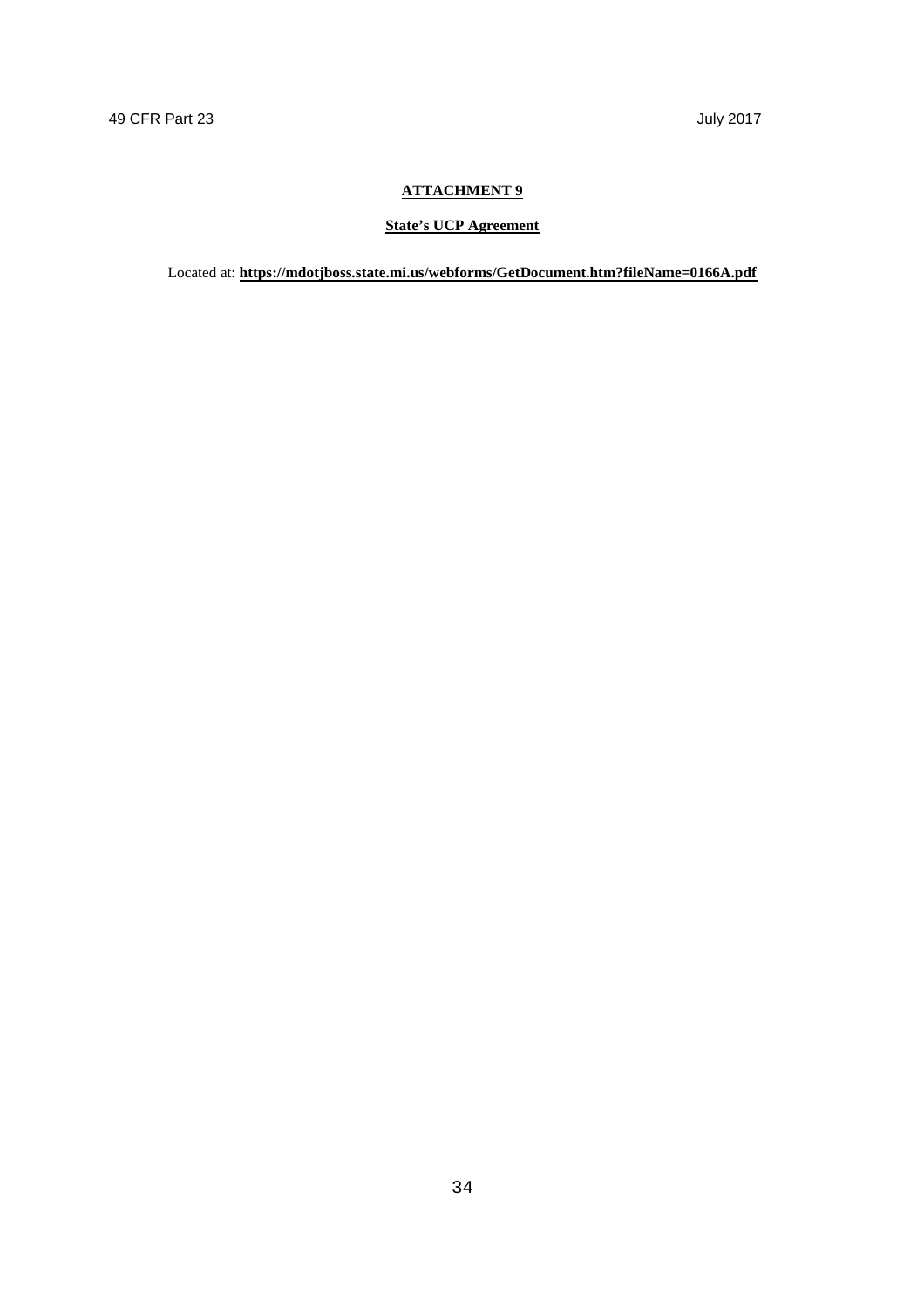## **Regulations: 49 CFR Part 23**

Located at: http://www.faa.gov/about/office\_org/headquarters\_offices/acr/